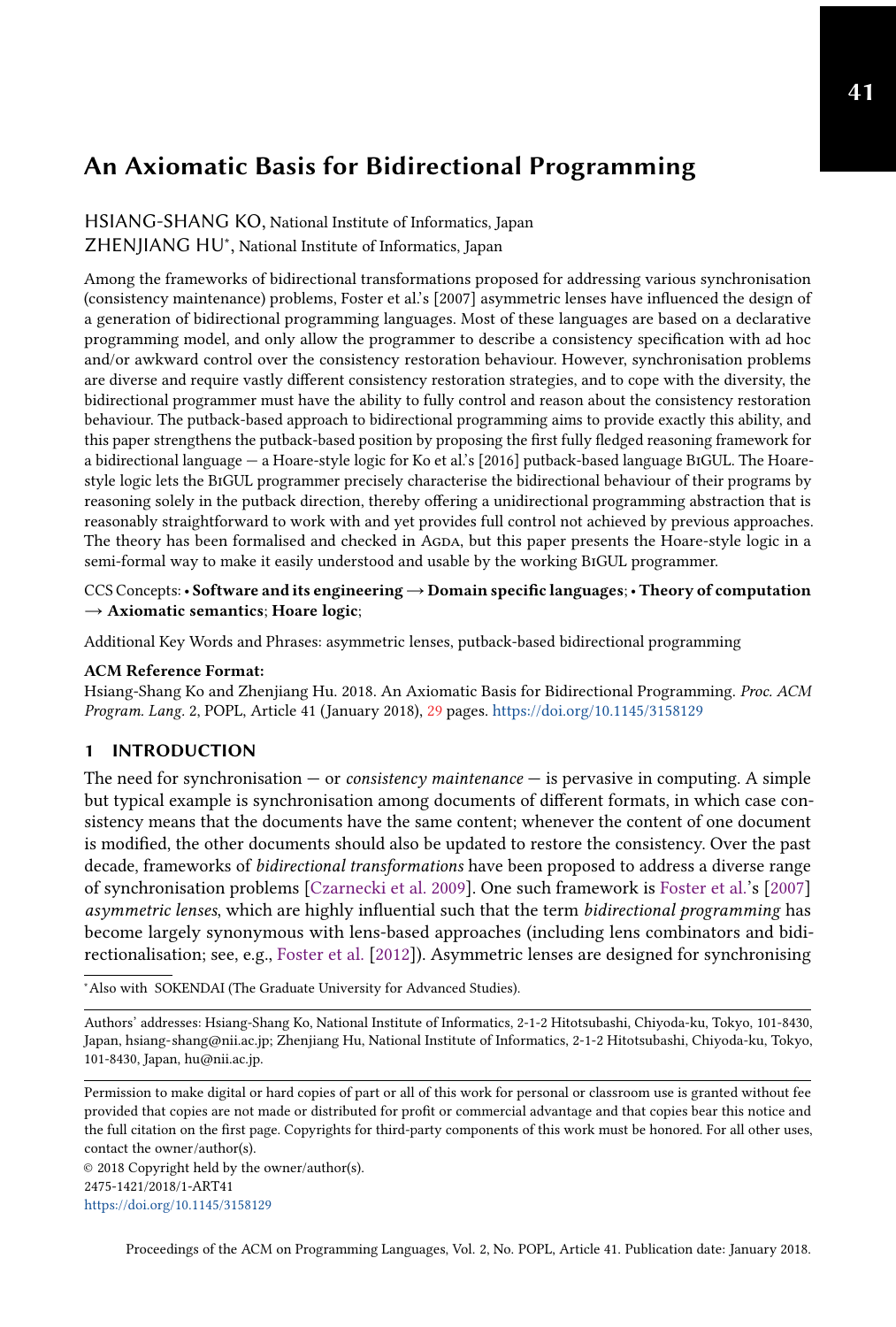two pieces of data where one side, which is called the source, has more information than the other, which is called the *view*. Typically, a lens program describes a forward *get* transformation that computes a consistent view from a source; whenever the source is modified, get is rerun to produce a new consistent view. Conversely, from the same lens program we can derive a backward put transformation that takes a source and a (possibly modified) view, and produces an updated source that is consistent with the view and can retain some information of the original source.

By definition, the two transformations derived from any lens program should satisfy two inverse-like well-behavedness laws called PUTGET and GETPUT (which will be formally stated in [Theorem 2.2\)](#page-3-2). [Stevens](#page-28-1) [\[2010,](#page-28-1) Section 4.4] provided a revealing perspective to understand these well-behavedness laws: the get transformation denoted by a lens can be regarded as defining a (functional and executable) consistency relation on the source and view; PUTGET then says that the put transformation will correctly restore the consistency, i.e., the updated source and the view will satisfy the consistency relation, and  $GETPUT$  says that  $put$  will perform no update if the input source and view are already consistent. From this perspective, at the root of [Foster et al.'](#page-27-1)s lenses and all subsequent get-based approaches is a declarative programming model, in which the programmer specifies a consistency relation (in terms of a get transformation) and obtains a consistency restorer (a  $put$  transformation) that is guaranteed (by well-behavedness) to respect the consistency relation. Mechanisms are provided for customising the restoration behaviour, but they are usually ad hoc and/or awkward to use. This is unsatisfactory in practice, since we care not only about consistency but even more about how consistency restoration is performed; with get-based approaches it is inherently difficult to understand or control the latter aspect. (See [Section 8](#page-23-0) for further discussion.)

To be concrete, let us consider a simple synchronisation problem where the source is a pair of numbers representing the width and height of a rectangle, and the view is a single number, which is consistent with a rectangle exactly when it is equal to the width of the rectangle. With respect to this definition of consistency, there are a variety of consistency restoration strategies: given a rectangle and a view, in addition to replacing the width with the view, which is necessary for restoring the consistency,

- 1. we can always keep the height unchanged this is a typical "least-change" strategy;
- 2. we can update the height to keep the height-to-width ratio of the rectangle in general this can be maintaining some kind of internal consistency on the source side;
- 3. we can reset the height to zero if the view is different from the width although rather drastic, this would be useful when the view side does not know how the source side maintains its internal consistency, and thus simply chooses to invalidate associated data and leave them for the source side to update later;
- 4. we can decide to keep or reset the height depending on whether the difference between the width and the view is small enough — this is a flexible mixture of strategies 1 and 3;
- 5. we can use the height as a counter that is incremented every time an inconsistency is repaired though somewhat strange, in general this can be some form of logging of source changes.

As we can see, even for a simple problem like rectangle width updating, there are already many possible update strategies; this is even more the case in complex, real-world scenarios. All the above update strategies restore the same consistency but have different retentive behaviour — the way in which the information of the original source is retained  $-$  to meet different requirements. The programmer must be empowered to fully control and reason about the retentive behaviour of their programs to be sure that it is suitable for the intended applications.

Given that there are a myriad possibilities of update strategies, what can be better than having languages for programming such strategies, capturing the myriad possibilities once and for all? Following some previous work which took exactly this *putback-based* programming approach [\[Pacheco](#page-28-2)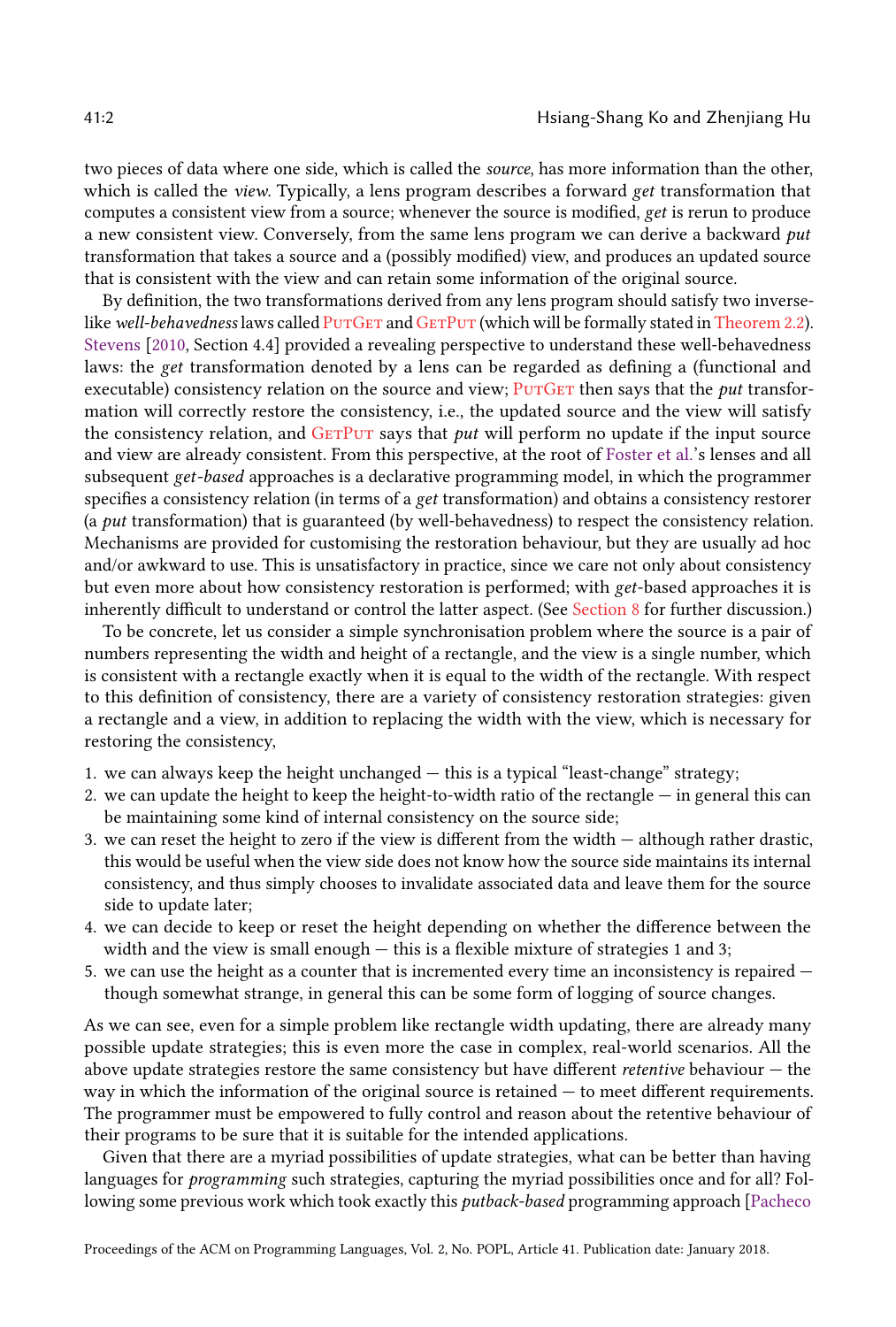[et al.](#page-28-2) [2014a,](#page-28-2)[b;](#page-28-3) [Hu et al.](#page-27-3) [2014\]](#page-27-3), [Ko et al.](#page-27-4) [\[2016\]](#page-27-4) proposed a language BiGUL (short for "Bidirectional Generic Update Language"). Like the original lenses, every BiGUL program denotes a well-behaved pair of put and get transformations; in contrast to the original lenses, BIGUL is designed to express put transformations, and lets the programmer freely specify their intended update strategies. Moreover, since put uniquely determines get by well-behavedness [\(Lemma 2.3\)](#page-3-3), the putback-based programmer is guaranteed that the get behaviour of their put program is unambiguously specified. The putback-based approach thus offers a powerful alternative to bidirectional programming when full control is needed and the more declarative get-based approaches are not enough.

This paper strengthens the putback-based position by proposing the first fully fledged reasoning framework for a bidirectional language: building on a revised version of BiGUL, we propose a Hoare-style logic [\[Hoare](#page-27-5) [1969\]](#page-27-5) that empowers the programmer to precisely characterise both the put and get behaviour of BiGUL programs by reasoning exclusively in the putback direction, thereby offering a unidirectional programming abstraction that is reasonably straightforward to work with and yet provides full control not achieved by get-based approaches. For example, the programmer can express strategies 1 and 3 as two BiGUL programs keepHeight and resetHeight, and with our Hoare-style logic, the programmer can prove two Hoare-style triples to make sure that the two programs correctly restore the consistency and have the intended retentive behaviour:

{ True } keepHeight { (w ′ , h ′ ) ( , <sup>h</sup>) <sup>v</sup> <sup>|</sup> <sup>w</sup> ′ = v ∧ h ′ = h } { True } resetHeight { (w ′ , h ′ ) (w, <sup>h</sup>) <sup>v</sup> <sup>|</sup> <sup>w</sup> ′ = v ∧ (w = v ⇒ h ′ = h) ∧ (w , v ⇒ h ′ = 0) }

These two putback triples state that both *keepHeight* and *resetHeight* work on any input pairs of source and view (due to their always-true precondition) and will update the width with the view ( $w' = v$ ), that keepHeight will retain the original height ( $h' = h$ ), and that resetHeight will retain the height if the original width is equal to the view ( $w = v \Rightarrow h' = h$ ) or reset the height otherwise  $(w ≠ v ⇒ h' = 0)$ . With a bit more reasoning about *output range*, the programmer can also prove that the get transformations denoted by these two programs work on any input rectangle and extract its width, conforming to the consistency relation ( $w' = v$ ) stated in the above triples. (The other three rectangle width updating strategies can also be dealt with in the same way.)

Here are our contributions in a nutshell: We define Hoare-style *putback triples* for reasoning about the put behaviour of BiGUL programs, prove that they are sound and complete, and show how they can also characterise the get behaviour to some extent [\(Section 3\)](#page-4-0). The putback proof rules provide an axiomatic encapsulation of BiGUL's semantics, and are designed for convenient domain-specific reasoning [\(Section 4\)](#page-5-0). Uniquely, to adequately characterise get behaviour, our Hoare-style logic also includes range triples  $-$  which are also sound and complete  $-$  for estimating the output ranges of BiGUL programs [\(Section 5\)](#page-14-0). We further propose rules for reasoning about recursive programs [\(Section 6\)](#page-18-0), and verify a BiGUL implementation of key-based list alignment as a showcase example [\(Section 7\)](#page-20-0). The presentation will be preceded by a recap of asymmetric lenses [\(Section 2\)](#page-3-4), and end with some discussion [\(Section 8\)](#page-23-0) and conclusion [\(Section 9\)](#page-26-0).

Everything in this paper from theorems to derivation examples has been formalised and checked in Agda version 2.5.2 with standard library version 0.13, but the Agda formalisation is only provided as supplementary material. This paper will focus on explaining the intuition, and present the Hoare-style logic in a semi-formal way to make it suitable for human reasoning. BiGUL is originally developed in AGDA and ported to HASKELL as an embedded language, and this influences the choices of the syntax and host language used in this paper: our BiGUL syntax is a hypothetical one abstracted from the Haskell port of BiGUL; the host functional language is total and may be thought of as Agda imperfectly disguised as  $HASKELL -$  we will use some standard  $HASKELL$  types and functions, and allow some general recursion and partiality justifiable in a total setting.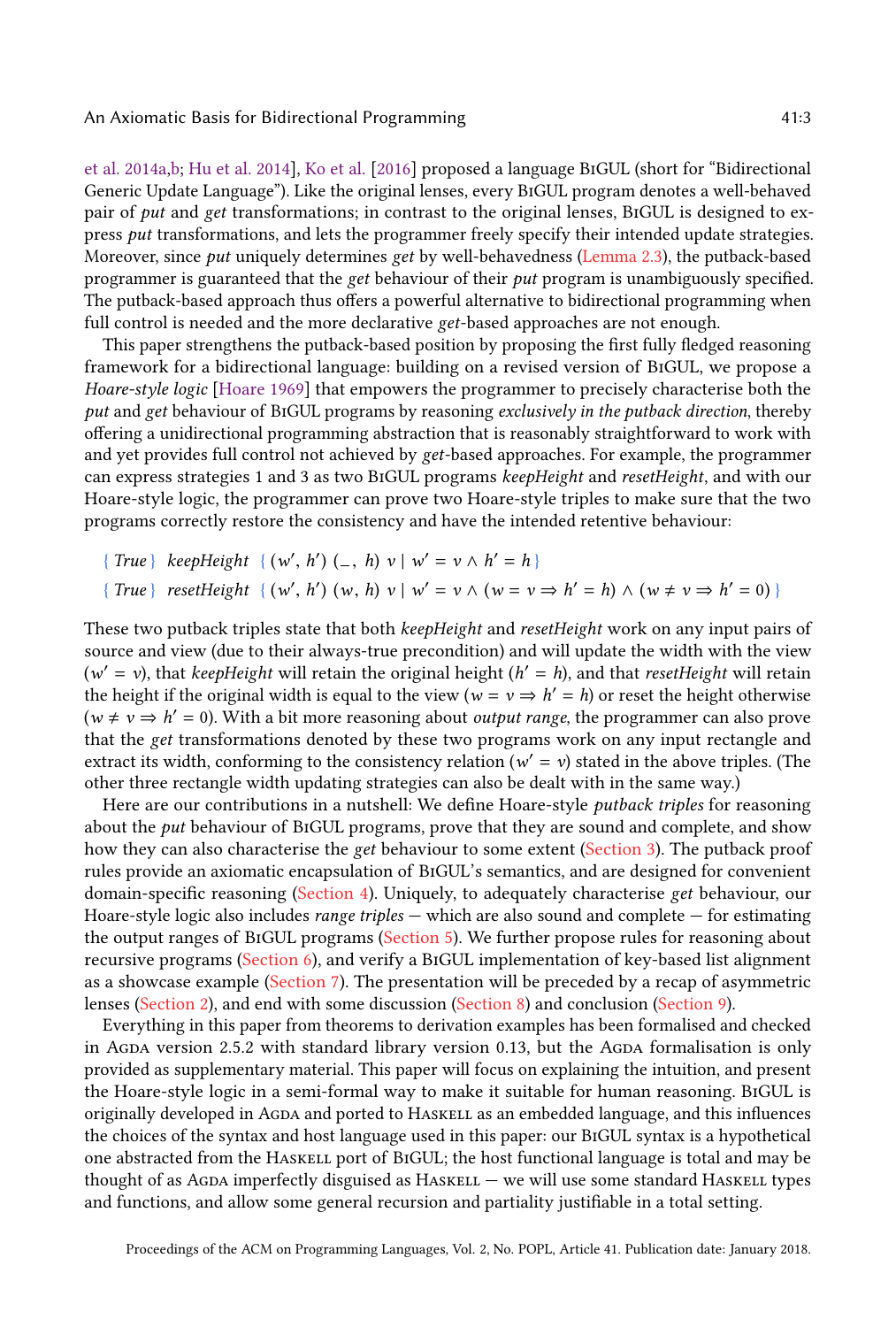## <span id="page-3-4"></span>2 A RECAP OF ASYMMETRIC LENSES

We start from a brief recap of some general facts about asymmetric lenses, but state these facts directly in terms of BiGUL — think of this section and the next as an introduction to the overall framework, rather than a detailed introduction to BiGUL (which will be offered in [Section 4\)](#page-5-0).

Every BiGUL program denotes an asymmetric lens, which is a well-behaved pair of put and get transformations. This is made precise by [Definition 2.1](#page-3-5) and [Theorem 2.2.](#page-3-2)

<span id="page-3-5"></span>Definition 2.1. A BIGUL program  $b$  (whose possible forms are summarised in [Figure 1\)](#page-5-1) operating on source type S and view type V is assigned the type  $S \leftrightarrow V$ , and has two semantics:

put  $b: S \to V \to \text{Maybe } S$ get  $b : S \rightarrow$  Maybe V

The put — or putback — semantics is also called the backward semantics, and the get semantics is also called the *forward* semantics.<sup>[1](#page-3-6)</sup>

As noted by [Ko et al.](#page-27-4) [\[2016\]](#page-27-4), the two transformations in [Definition 2.1](#page-3-5) are potentially partial computations modelled explicitly as total Maybe-computations. That is, put b and get b may fail to compute a result, in which case they produce Nothing; otherwise they return their result wrapped within the *Just* constructor.

<span id="page-3-2"></span>THEOREM 2.2 (WELL-BEHAVEDNESS). Any BIGUL program b satisfies the following two wellbehavedness laws:

<span id="page-3-1"></span><span id="page-3-0"></span>
$$
\forall s, v, s'. \quad \textit{put } b \textit{ s } v = \textit{Just } s' \quad \Rightarrow \quad \textit{get } b \textit{ s'} \quad = \textit{Just } v \tag{PurGET}
$$

$$
\forall s, v. \qquad get \ b \ s \ = \mathcal{J}ust \ v \ \ \Rightarrow \ \ put \ b \ s \ v = \mathcal{J}ust \ s \tag{GETPUT}
$$

As noted by [Ko et al.,](#page-27-4) [Theorem 2.2](#page-3-2) gives a stronger well-behavedness guarantee [\[Macedo et al.](#page-27-6) [2013;](#page-27-6) [Pacheco et al.](#page-28-2) [2014a\]](#page-28-2) than the original definition of [Foster et al.](#page-27-1)  $[2007] [2007] -$  in the original PUTGET, for example, a successful *put* computation does not guarantee the success of the subsequent get computation. Even so, this theorem is not as practically useful as it seems because non-wellbehavedness is merely swept under the partiality carpet: both put b and get b perform various checks at runtime to detect possible violations of well-behavedness, and if the programmer does not pay enough attention to well-behavedness requirements, the execution of put b or get b can unexpectedly fail one of these runtime checks (thereby satisfying PUTGET or GETPUT vacuously). On the other hand, the theorem is still somewhat helpful since the BiGUL programmer no longer needs to worry about well-behavedness and can concentrate on totality, i.e., making sure that BiGUL programs can compute successfully on the inputs that the programmer cares about.

Well-behavedness implies that a putback transformation uniquely determines the corresponding forward transformation.

<span id="page-3-3"></span>LEMMA 2.3 (FOSTER [\[2009,](#page-27-7) LEMMA 2.2.5]). Let l,  $r : S \leftrightarrow V$ . If put  $l = put r$  then get  $l = get r$ .

This lemma distinguishes asymmetric lenses from other models of bidirectional transformations (e.g., [Hofmann et al.'](#page-27-8)s [\[2011\]](#page-27-8) symmetric lenses), and is the motivation behind BiGUL's putbackbased design, as it shows that it is theoretically feasible that the BiGUL programmer can think and program solely in the putback direction and still unambiguously specify the forward behaviour. This lemma does not help to explain what putback-based thinking is, though — how does the programmer actually write a putback program while understanding its forward behaviour? The key idea of this paper is that a Hoare-style logic can help to explain how that is achieved.

<span id="page-3-6"></span><sup>&</sup>lt;sup>1</sup>In this paper we will provide an axiomatic semantics as the only formal definition of BIGUL's semantics, and omit the definitions of put and get (except for a few simple cases in [Section 4.1\)](#page-6-0) and proofs that rely essentially on them (like the proof of [Theorem 2.2\)](#page-3-2). All the definitions and proofs are included in the supplementary Agda formalisation for reference.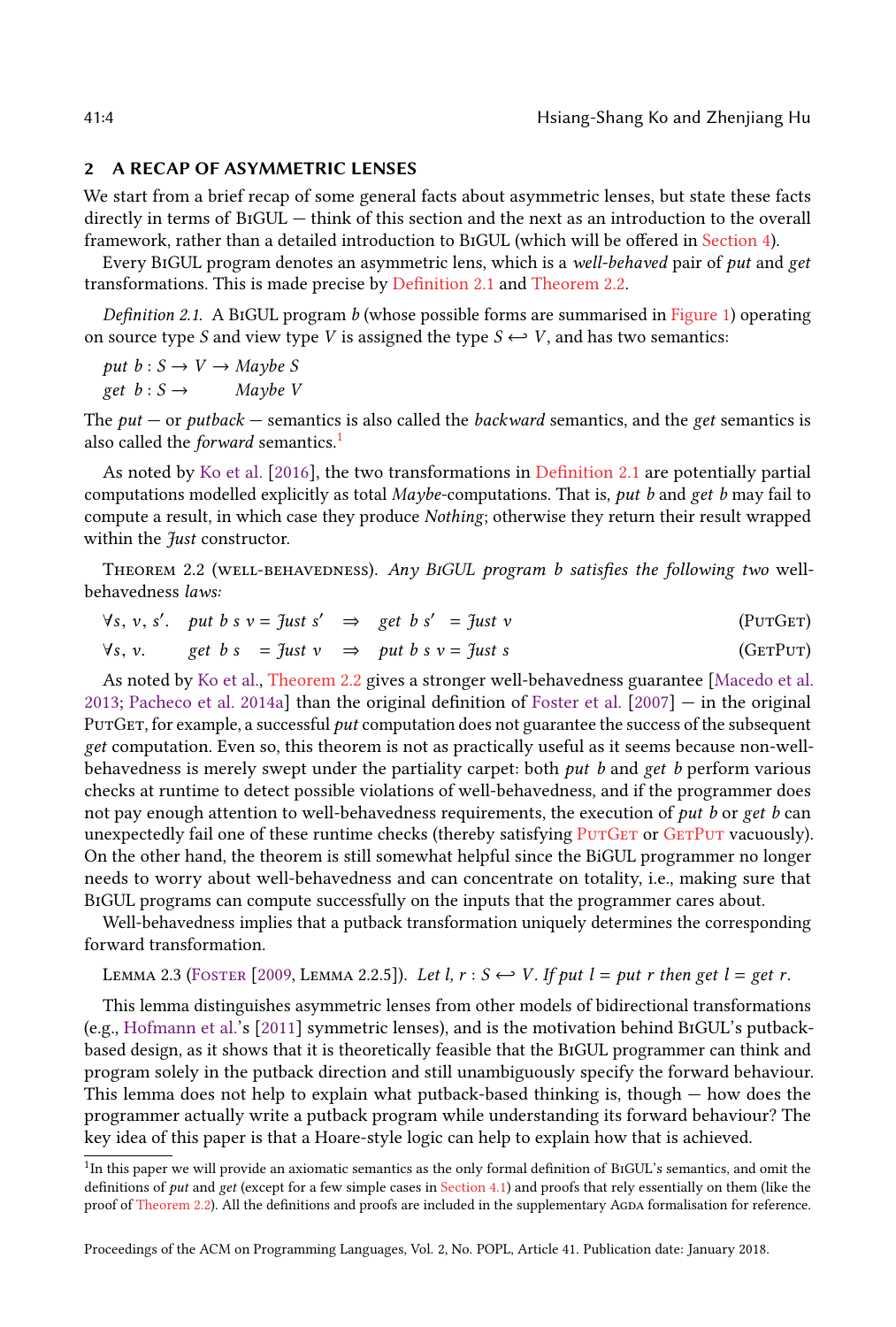## <span id="page-4-0"></span>3 THEORY OF PUTBACK TRIPLES

Programming a putback transformation in BiGUL is comparable to programming with states to some extent: the BiGUL programmer is given a source state and a view state, and manipulates the two states with the aim of transferring all information in the view to the source; in the end, the updated source state is returned as the result. Reasoning about BiGUL programs thus consists of tracking the properties satisfied by the states at each step, and it follows that a Hoare-style logic is well suited for performing this kind of reasoning about states. We will introduce a set of Hoare-style triples for saying when BiGUL programs (as putback transformations) can compute successfully and return results satisfying some specified properties. Before doing so, we first need to fix our notation of relations (for specifying preconditions and postconditions).

*Notation 3.1.* Relations on types  $A_1, A_2, \ldots, A_n$  are assigned the type  $\mathcal{P}(A_1 \times A_2 \times \cdots \times A_n)$ . When a relation R of this type relates  $a_1 : A_1, a_2 : A_2, \ldots, a_n : A_n$ , we write R  $a_1 a_2 \ldots a_n$ .

Definition 3.2. A putback triple is a BIGUL program  $b : S \hookrightarrow V$  surrounded by two putback assertions:

 ${R}$   $b$   ${R'}$ 

where  $R: \mathcal{P}(S \times V)$  is the *precondition* (on the original source and the view) and  $R': \mathcal{P}(S \times S \times V)$ is the *postcondition* (on the updated source, the original source, and the view).<sup>[2](#page-4-1)</sup> Valid putback triples are inductively defined by the proof rules in [Figure 2](#page-6-1) (which will be explained in [Section 4\)](#page-5-0).

The intended meaning of a putback triple  $\{R\}$  b  $\{R'\}$  is more or less standard: if the original source and the view satisfy the precondition  $R$ , then put b will successfully produce an updated source satisfying the postcondition  $R'$ , which can relate the updated source to the original source and the view. We have proved that putback triples are sound and complete with respect to BiGUL's put semantics.

<span id="page-4-2"></span>THEOREM 3.3 (SOUNDNESS AND COMPLETENESS OF PUTBACK TRIPLES). Let  $b: S \hookrightarrow V, R: \mathcal{P}(S \times V)$ , and  $R'$ :  $\mathcal{P}(S \times S \times V)$ .

 $\{R\}$  b  $\{R'\}$  if and only if  $\forall s, v$ .  $R s v \Rightarrow \exists s'. \text{ put } b s v = \text{Just } s' \land R' s' s v$ .

Given that putback behaviour completely determines forward behaviour [\(Lemma 2.3\)](#page-3-3), and that putback triples are about putback behaviour, shouldn't putback triples tell us something about forward behaviour as well? This is indeed the case, as will be shown by [Theorem 3.8.](#page-5-2) Its statement will make use of some important definitions and notational conventions that will also be used throughout this paper.

Definition 3.4. A comprehension relation of type  $\mathcal{P}(A_1 \times A_2 \times \cdots \times A_n)$  has the form

 $\langle pat_1 pat_2 ... pat_n | prop \rangle$ 

where each  $pat_i$  is a pattern for elements of type  $A_i$  and  $prop$  is a proposition that can refer to the variables in the patterns. The patterns we use in the paper include variables, constructors, and the wildcard pattern '...'. The relation holds for  $a_1 : A_1, a_2 : A_2, \ldots, a_n : A_n$  exactly when each  $a_i$  matches  $pat_i$  and prop holds after substituting the matched components for the corresponding pattern variables.

<span id="page-4-3"></span>Notation 3.5. We usually omit the proposition part of a comprehension relation when the proposition is trivially true, keeping only the pattern part. For example,  $\langle$  ( $=$   $::$   $=$   $\rangle$ ) holds exactly for non-empty lists, and  $\langle \_ \rangle$  is the always-true binary relation.

<span id="page-4-1"></span><sup>&</sup>lt;sup>2</sup>We do not require preconditions and postconditions to be syntactic entities drawn from a particular logic, but instead treat them semantically and will freely use whatever relations that are mathematically expressible.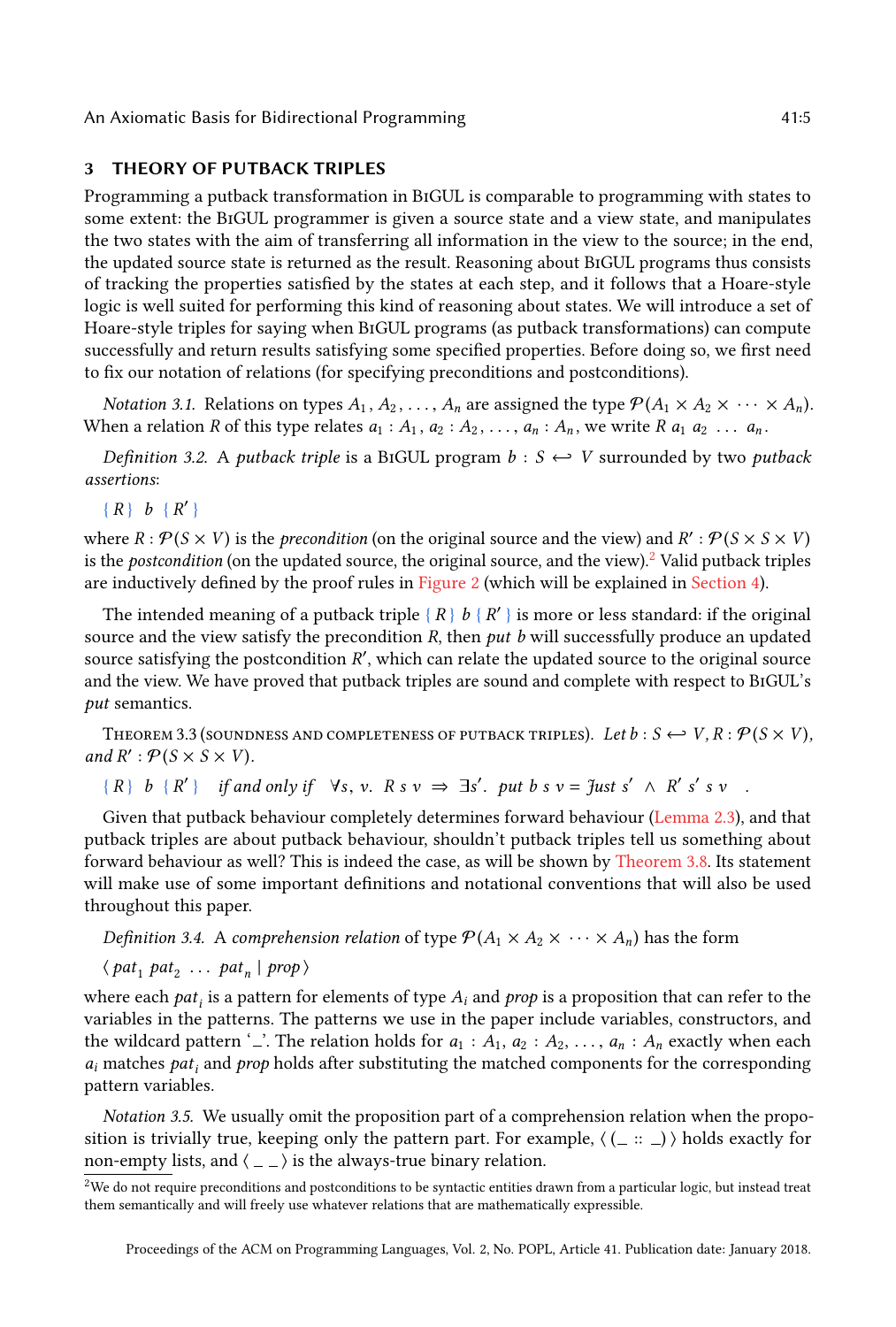41:6 Hsiang-Shang Ko and Zhenjiang Hu

<span id="page-5-1"></span>

| fail : $S \leftrightarrow V$                                                                                                        | $f: S \to V$<br>skip $f : S \hookleftarrow V$<br>replace : $S \leftrightarrow S$                                              | $l: S \leftrightarrow V \quad r: T \leftrightarrow W$<br>$l * r : (S \times T) \leftrightarrow (V \times W)$                      |
|-------------------------------------------------------------------------------------------------------------------------------------|-------------------------------------------------------------------------------------------------------------------------------|-----------------------------------------------------------------------------------------------------------------------------------|
| <i>vpat</i> : Pat V <i>wpat</i> : Pat W $b: S \hookleftarrow W$<br>rearrV vpat $\rightarrow$ wpat $\downarrow$ b : $S \leftarrow V$ |                                                                                                                               | spat: Pat S tpat: Pat T $b: T \leftrightarrow V$<br>rearrS spat $\rightarrow$ tpat $\downarrow$ b : $S \leftarrow V$              |
| bs: (Branch S $V$ )*<br>case $\downarrow$ bs : $S \leftrightarrow V$                                                                | $M: \mathcal{P}(S \times V) \quad E: \mathcal{P}S \quad b: S \hookleftarrow V$<br>normal M exit $E \downarrow b$ : Branch S V | $M: \mathcal{P}(S \times V)$ $f: S \rightarrow V \rightarrow S$<br>adaptive $M \downarrow f$ : Branch $\overline{S} \overline{V}$ |

Fig. 1. BiGUL constructs and their typing (simplified). Pat and (−) ∗ are hypothetical type constructors for patterns and sequences respectively. The symbol 'L' indicates that its right-hand side is syntactically a sub-node of its left-hand side; in displayed code, the right-hand side is typeset in an indented block.

<span id="page-5-3"></span>Notation 3.6. The angle brackets delimiting a comprehension relation may be omitted where delimitation is unnecessary, like in an assertion containing only a comprehension relation. For example, { $\langle s v | s = v \rangle$ } is abbreviated to { $s v | s = v$  }.

Definition 3.7. The graph of a function  $f : A \to Map$  be B is a relation  $\mathcal{G}f : \mathcal{P}(A \times B)$  which relates  $a : A$  and  $b : B$  exactly when  $f$   $a =$  *Just b*.

<span id="page-5-2"></span>THEOREM 3.8 (PARTIAL FORWARD CONSISTENCY). Let  $b : S \hookrightarrow V$ ,  $R : \mathcal{P}(S \times V)$ , and  $C : \mathcal{P}(S \times V)$ .

If 
$$
\{R\}
$$
 b  $\{s' = v \mid C s' v\}$  then  $G(\text{get } b) \cap R \subseteq C$ .

Proof. Suppose get  $b = \frac{f}{u}$  v and  $R s v$ . The latter assumption triggers [Theorem 3.3,](#page-4-2) so we know that put b s  $v = \frac{f}{g}$  for some s' and that C s' v holds. On the other hand, by GETPUT, we can turn the first assumption get b  $s = \frac{y}{s}$  v into put b s  $v = \frac{y}{s}$  is so vertices that put b s v computes to both s' and s, we can deduce  $s' = s$ , and thus having C s' v is the same as having  $\overline{C}$  s v.

That is, if we can prove that a putback transformation establishes consistency C between the updated source and the view, then, roughly speaking, a part of the behaviour of the corresponding forward transformation will be constrained by C. We call [Theorem 3.8](#page-5-2) partial forward consistency for two reasons. The first reason is that [Theorem 3.8](#page-5-2) does not guarantee that the entire graph of the forward transformation will be contained in  $C$  — the containment is guaranteed only for the part of the graph that falls within R. In practice, this makes [Theorem 3.8](#page-5-2) not very helpful unless R is always true, in which case the entire graph will indeed be contained in C. Even in this case, though, there is still the second reason: [Theorem 3.8](#page-5-2) says nothing about the totality of the forward transformation, i.e., on which subset of sources the forward transformation can successfully produce results. We will augment [Theorem 3.8](#page-5-2) to get a practically useful version [\(Theorem 5.4\)](#page-16-0). But before that, let us look at the concrete putback proof rules and some examples of putback reasoning.

## <span id="page-5-0"></span>4 BIGUL AND THE PUTBACK PROOF RULES

In this section we introduce BiGUL's constructs [\(Figure 1\)](#page-5-1) and their putback proof rules [\(Figure 2\)](#page-6-1). For each construct, we will give its type — which is essential for inferring the types of entities in assertions — and explain the corresponding proof rule with the help of an operational intuition about the construct.

Note that assertions are intended to be semantic rather than syntactic  $-$  for example, if the precondition stated in a rule is  $\langle \rangle - \rangle$ , we will regard the rule as directly applicable when the actual precondition is, say,  $\langle s v | s = s \land v = v \rangle$ , which differs from  $\langle - \rangle$  syntactically but still denotes the always-true binary relation semantically.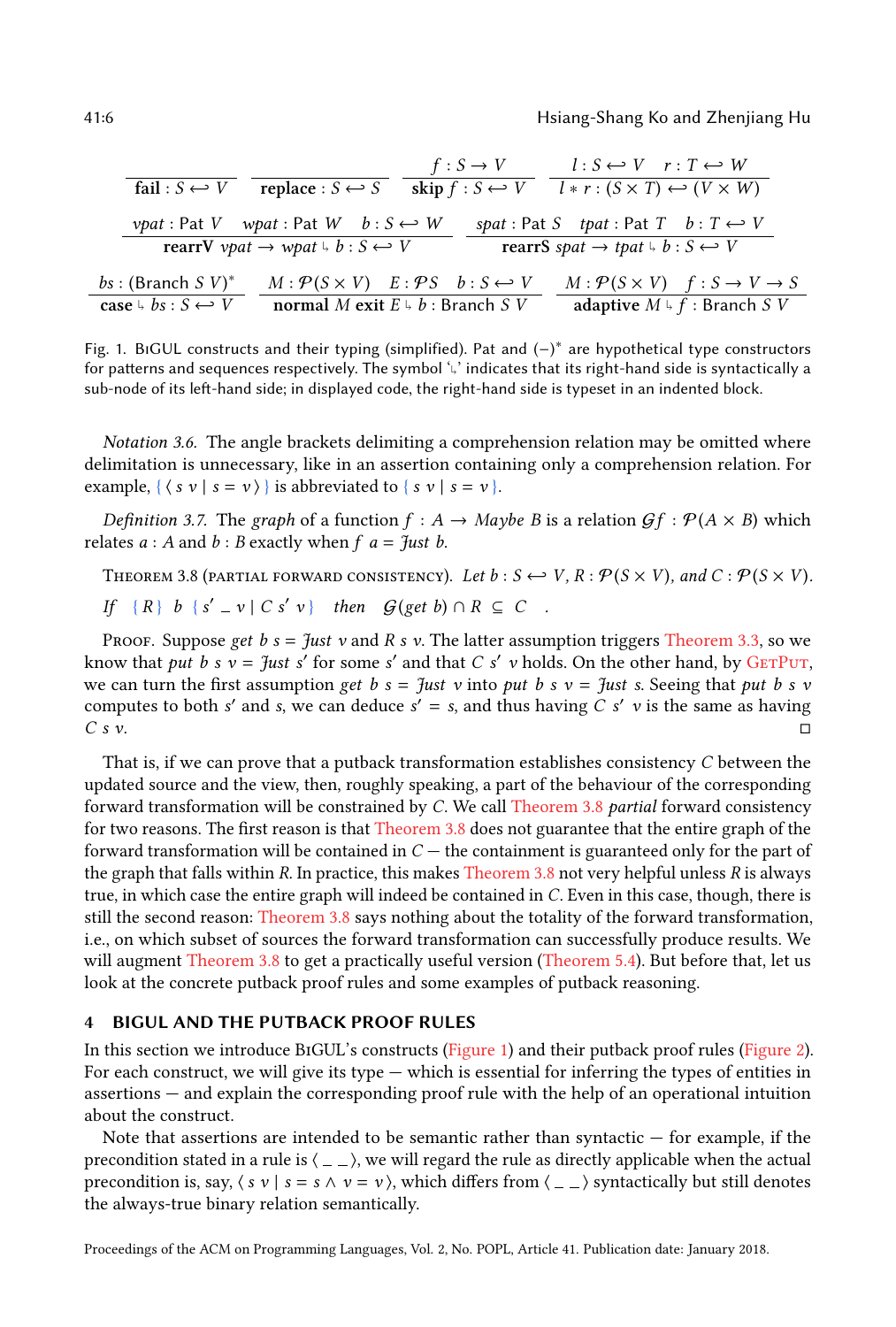<span id="page-6-1"></span>{ ∅ } fail { ∅ } { } replace { s ′ v | s ′ = v } { s v | f s = v } skip f { s ′ s | s ′ = s } { L } l { L ′ } { R } r { R ′ } { L ∗ R } l ∗ r { L ′ ∗ R ′ } <sup>T</sup> <sup>⊆</sup> <sup>R</sup> { R } <sup>b</sup> { R ′ } R ′ ∩ ⟨ s v | T s v ⟩ ⊆ T ′ {T } <sup>b</sup> {T ′ } { s wpat | R s wpat } b { s ′ s wpat | R ′ s ′ s wpat } { s vpat | R s vpat } rearrV vpat → wpat ↰ b { s ′ s vpat | R ′ s ′ s vpat } { tpat v | R tpat v } b { tpat′ tpat v | R ′ tpat′ tpat v } { spat v | R spat v } rearrS spat → tpat ↰ b { spat′ spat v | R ′ spat′ spat v } ∀(normal M exit E ↰ <sup>b</sup>) <sup>∈</sup> bs. { R ∩ MD } b { R ′ ∩ ⟨s ′ v | M s D ′ v ∧ DE s′ ⟩ } ∀(adaptive M ↰ <sup>f</sup> ) <sup>∈</sup> bs. <sup>∀</sup>s, <sup>v</sup>. (<sup>R</sup> <sup>∩</sup> <sup>M</sup>D) s v <sup>⇒</sup> (R ∩ N ) (f s v) v where ∧ ∀s ′ . R ′ s ′ (f s v) v ⇒ R ′ s ′ s v N = S [ <sup>M</sup><sup>D</sup> <sup>|</sup> (normal <sup>M</sup> . . .) <sup>∈</sup> bs ] { R ∩ D } case ↰ bs { R ′ } D = S [ <sup>M</sup> <sup>|</sup> (normal/adaptive <sup>M</sup> . . .) <sup>∈</sup> bs ]

Fig. 2. Putback proof rules.  $\hat{M}$  denotes the "actual main condition" of a branch: the main condition M of the branch intersected with the negations of the main conditions of all the previous branches. "Actual exit conditions"  $\widehat{E}$  are analogous.

#### <span id="page-6-0"></span>4.1 Atomic Constructs

BiGUL has three atomic constructs, whose corresponding rules are in the first row of [Figure 2.](#page-6-1)

The fail construct has type  $S \leftrightarrow V$  for any types S and V. The precondition of the fail rule is the empty relation  $\emptyset$ , saying that no input can make fail compute successfully. This directly corresponds to the implementation: *put* fail  $s$   $v$  = *Nothing*.

The replace construct has type  $S \leftrightarrow S$  for any type S, and replaces the source with the view regardless of what they are, i.e., put replace s  $v = \hat{t}$ ust v. Correspondingly, the precondition of the replace rule is the always-true relation, and the postcondition states that the updated source s ′ will be equal to the view  $v$ .

The skip construct takes a function  $f : S \to V$  in the host language as an argument and has type  $S \leftrightarrow V$ . It ignores the view and leaves the source as it is; correspondingly, the postcondition says that the updated source s ′ will be equal to the original source s. Unlike replace, we cannot skip under all circumstances — before throwing the view away, we must ensure that it can be recovered from the source, or otherwise there is no hope to establish  $PUTGET$ . The precondition thus requires that the view can be computed from the source by  $f$ . In the implementation, this precondition is checked dynamically: put (skip f) s  $v =$  if f s == v then Just s else Nothing.

## <span id="page-6-2"></span>4.2 Product

Given two BIGUL programs  $l : S \hookleftarrow V$  and  $r : T \hookleftarrow W$ , we can form the product of the two programs  $l * r : (S \times T) \leftrightarrow (V \times W)$ , with l operating on the first components and r on the second components. If two putback triples with preconditions L and R have been established for  $l$  and  $r$ , the precondition of the product program will be

 $L * R = \langle (s, t) (v, w) | L s v \wedge R t w \rangle$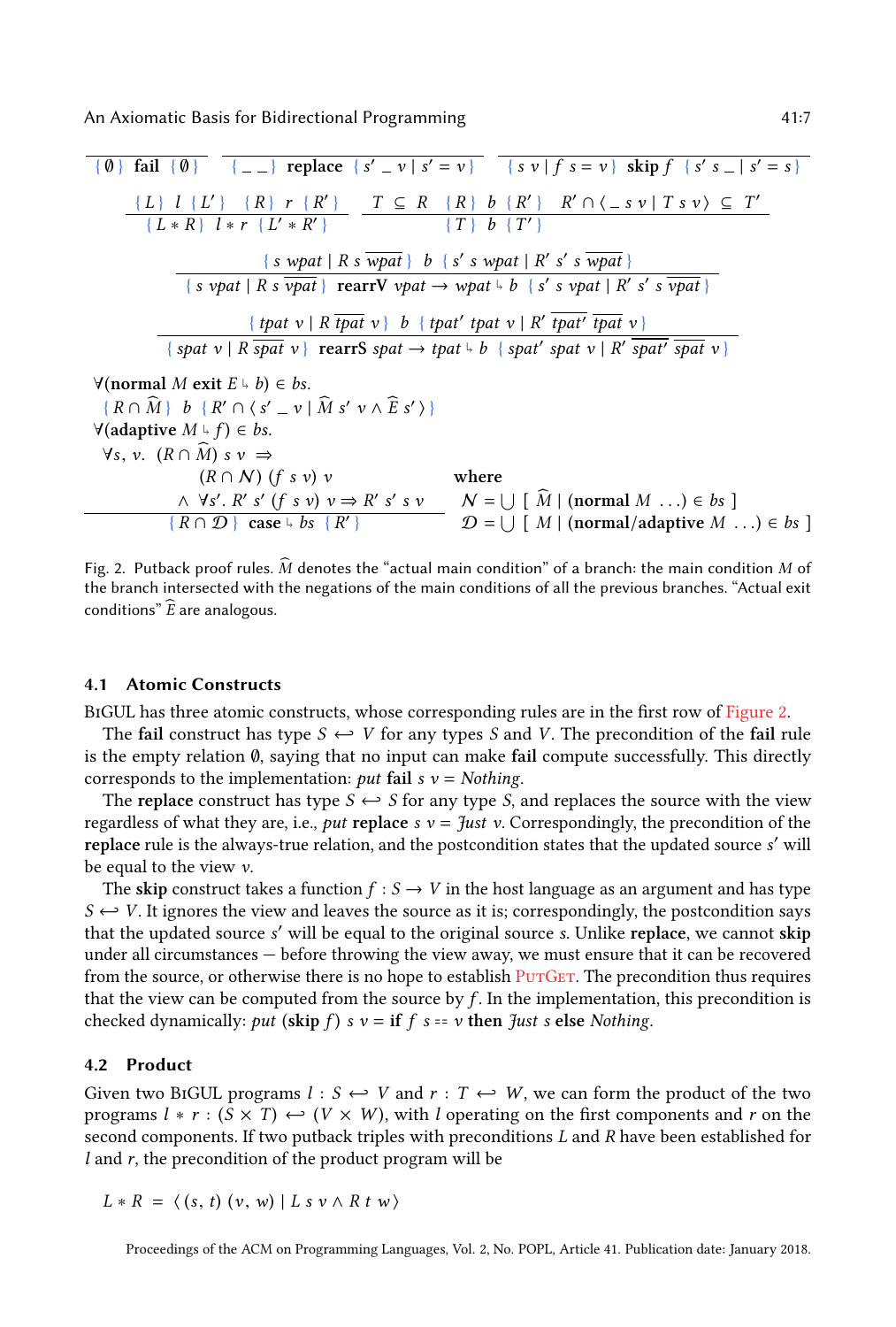The relation-level '∗' operator can be seen as a simple variant of separating conjunction [\[Reynolds](#page-28-4) [2002\]](#page-28-4), and can be defined arity-generically to construct a relation on  $n$  pairs from an  $n$ -ary relation on all the first components and the other on all the second components. The postcondition can then be stated also in terms of this '∗' operator.

<span id="page-7-0"></span>Example 4.1 (parallel replacement). We can now construct simple derivations like the following one for replace ∗ replace, which we use as an example to explain our derivation format:

```
\{ -1 \}\{ -1 \}replace
    \{ s' = v \mid s' = v \}* \{ \_ \}replace
    { t' = w | t' = w }
{ (s', t') = (v, w) | s' = v \wedge t' = w }
```
First note that the syntax tree structure of replace ∗ replace is reflected in indentation: the top-level node is '∗', whose two sub-nodes — both being replace — are indented to the next level. Then, following the indentation structure, the assertions are added: the assertions about a node are put on the same indentation level as the node, with the precondition and postcondition appearing respectively before and after the node. This format is compact and yet retains the tree structure of the derivation, making it easier to check the correctness of the derivation.

## 4.3 The Consequence Rule

The consequence rule we present in [Figure 2](#page-6-1) (the right one in the second row) may seem unusual, but first observe that it is a stronger version of the usual one (so at least there is nothing to lose):

<span id="page-7-1"></span>
$$
T \subseteq R \{R\} b \{R'\} R' \subseteq T'
$$
  

$$
\{T\} b \{T'\}
$$
  
(1)

To see why we need a stronger consequence rule, consider deriving this triple:

{  $( v, w ) | v = w$ } replace \* replace {  $(s', t') = | s' = t'$  }

where there is some entanglement between the first and second components in the precondition and postcondition, so the product rule is not directly applicable. We could try to extend the derivation in [Example 4.1](#page-7-0) using the usual consequence rule [\(1\)](#page-7-1):

```
\{- (v, w) | v = w \}\{ -1 \}replace ∗ replace
{ (s', t') _ (v, w) | s' = v \wedge t' = w }
\{ (s', t') = - | s' = t' \}
```
Adjacent assertions on the same indentation level indicate an invocation of the consequence rule, with the one above implying the one below. In the first two lines of this derivation, there is one such invocation, which turns  $\langle -(v, w) | v = w \rangle$  into  $\langle - \rangle$  so that the product rule can apply. On the other hand, the postcondition that we can establish, i.e.,  $\langle (s', t') - (v, w) | s' = v \wedge t' = w \rangle$ , does not imply the postcondition we want to establish i.e.,  $\langle (s', t') - (v, w) | s' = t' \rangle$ . The usual does not imply the postcondition we want to establish, i.e.,  $\langle (s', t') \rangle = |s' = t' \rangle$ . The usual consequence rule (1) can beln us to get rid of the entanglement  $y = w$  but that entanglement consequence rule [\(1\)](#page-7-1) can help us to get rid of the entanglement  $v = w$ , but that entanglement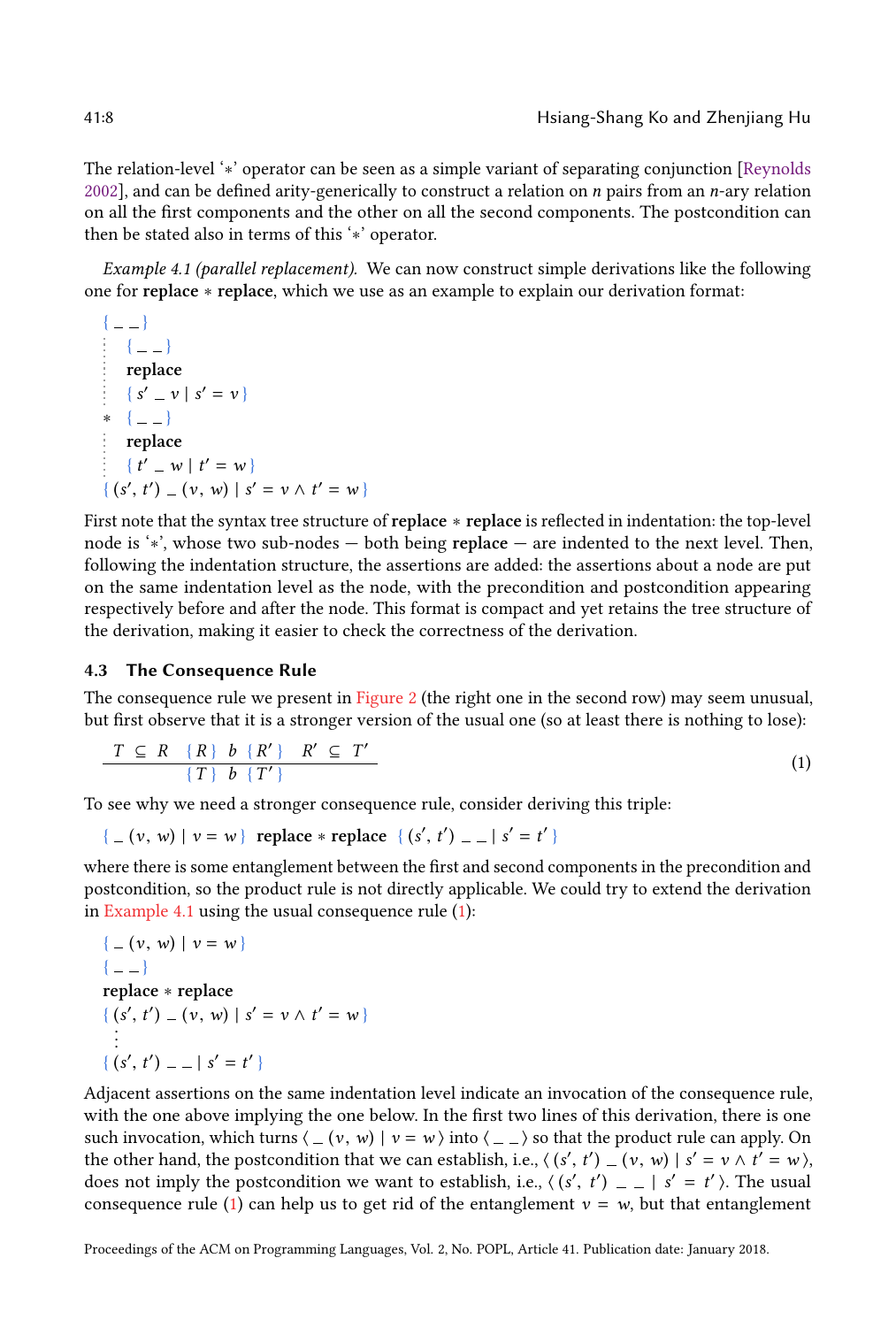is needed to establish the final implication (by  $s' = v = w = t'$ ). We thus need the stronger consequence rule to be able to carry over whatever we know about the original source and the view from the precondition to the postcondition. When working in our derivation format, the stronger consequence rule allows us to prove an implication between adjacent postconditions using whichever preconditions for the same node (on the same indentation level) as additional premises about the original source and the view.<sup>[3](#page-8-0)</sup>

#### 4.4 Rearrangement

A guiding intuition for BiGUL programming is to manipulate the source and view to make their shapes match, which is achieved mainly with the rearrangement operations. To provide a more concrete motivation: We have seen that the product combinator [\(Section 4.2\)](#page-6-2) allows us to synchronise source and view tuples of arbitrary size, provided that their structures are the same. When this is not the case, in BIGUL we can use a simple class of pattern-matching λ-expressions to rearrange the source and/or the view to make them match structurally and ready for further synchronisation. For example, the height-keeping strategy 1 we proposed for the rectangle width updating problem [\(Section 1\)](#page-0-0) can be expressed in BiGUL as:

 $keepHeight : (\mathbb{N} \times \mathbb{N}) \leftarrow \mathbb{N}$  $keepHeight = rearV \ v \rightarrow (v, ())$ replace -- *const* is the K combinator (*const*  $x$   $y = x$ ), and ∗ skip const () -- '()' is the sole inhabitant of the unit type

Initially, the view is a single number, whereas the source is a pair. To make their structures match, we use the view rearrangement operation rearry  $v \to (v, ()$  to apply the  $\lambda$ -expression  $\lambda v \to (v, ()$ to the view and make the result the new view. Inside the rearrV, the source and view are both pairs, so we can use replace ∗ skip const () to update the width and keep the height as it is. Below we will mainly discuss view rearrangement; source rearrangement is largely analogous, and will be discussed towards the end of this subsection.

View rearrangement. The general form of a view rearrangement is rearrV vpat  $\rightarrow$  wpat  $\frac{1}{2}$  b :  $S \leftarrow V$ , where *vpat* is a pattern for the original view type V, *wpat* is a "pattern" for a new view type W, and the inner program b has type  $S \leftarrow W$ . (The symbol '<sup>L</sup>' indicates that b is syntactically a sub-node of 'rearrV *vpat*  $\rightarrow$  *wpat*'; in displayed code, *b* is typeset in an indented block below 'rearrV vpat  $\rightarrow$  wpat'.) The intention is to represent a closed  $\lambda$ -expression  $\lambda$  vpat  $\rightarrow$  wpat to be applied to the view. Strictly speaking, wpat is not a pattern but an expression, which can be built using variables in *vpat* and constructors. (Apart from the fact that *wpat* looks similar to a pattern, we will explain why it is beneficial to think of wpat as a pattern shortly.) Wildcards are not allowed in *vpat*, and all variables in *vpat* must appear in *wpat* and can appear multiple times  $$ these synctactic restrictions ensure that the  $\lambda$ -expression is invertible, or, more intuitively speaking, does not lose information.

The view rearrangement rule. Intuitively, a rearrangement only massages the state into an alternate shape suitable for further processing, rather than applying an arbitrary and distorting transformation. This intuition significantly influences the design of the rearrangement rules, which reflect that rearrangement is essentially just a "change of perspective". If we are rearranging the view

<span id="page-8-0"></span><sup>3</sup>Alternatively and equivalently, as suggested by an anonymous reviewer of an earlier version of this paper, we can keep the usual consequence rule [\(1\)](#page-7-1) and introduce a separation logic-style frame rule: {R} b {R'}  $\Rightarrow$  ${R \cap T}$  b  ${R' \cap \langle \_ s \ v | T s \ v \rangle}$ , which is somewhat more elegant. However, we feel that being able to use preconditions to establish implications between postconditions is more convenient in practice, and the stronger consequence rule captures this ability more directly.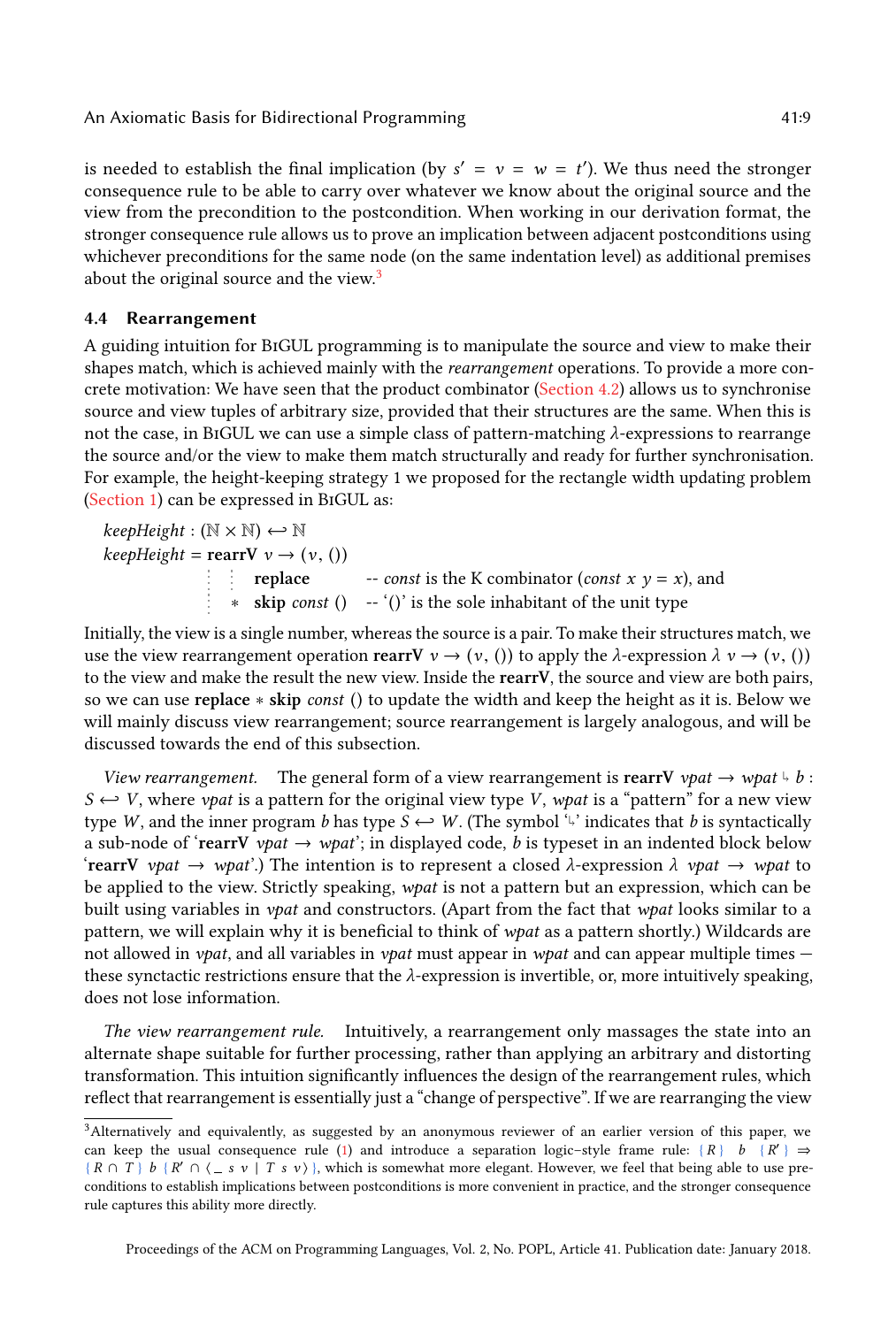from *vpat* to *wpat*, it must mean that the view matches *vpat* right before the rearrangement, and we should be able to state properties satisfied by the view at that point in terms of its components. The precondition for rearrV is thus a comprehension relation:

 $\langle s \text{ vpat} | R \text{ s } \overline{\text{ vpat}} \rangle$ 

which requires that the view matches  $vpat$  and that any properties about the view are stated in terms of the variables in *vpat*, which we denote by  $\overline{vpat}$ . After the rearrangement, due to the invertibility restrictions, the new view will retain all the components of the original view; the components may be shuffled around and duplicated, but whatever we knew about the components will remain true. The precondition for the inner program  $b$  is thus:

 $\langle s \nleftrightarrow u$  | R s  $\overline{wpat}$   $\rangle$ 

This inner precondition asserts that the new view matches wpat and that whatever holds for  $\overline{vpat}$  in the outer precondition also holds here for  $\overline{wpat}$ , which is the same as  $\overline{vpat}$  because of the invertibility restrictions. Being able to state this inner precondition is the reason that we think of wpat also as a pattern, even though that means in general we have to allow non-linear patterns, where multiple occurrences of the same variable indicate implicitly that values at those positions should be equal. When using the rule in actual derivations, the two preconditions will differ only in their view patterns and have the same proposition part. Therefore, the view rearrangement rule only changes the shape we expect the view to take, not the properties we know about the content of the view. This change-of-perspective interpretation works for the postconditions as well.

Example 4.2 (rectangle width updating — keeping the height). We can now verify keepHeight as follows, where the precondition (assertion 1) is always true and the postcondition (assertion 2) says that the consistency will be established ( $w' = v$ ) and the height will be retained ( $h' = h$ ):

```
{ } 1
rearrV v \rightarrow (v, ()\{ -(1, 0) \}3
     {A = -}replace
        \{ w' = v \mid w' = v \}* { ( ) }
      \{ h v \mid const (h = v \}skip const ()
        \{h' h_-\, | h'=h\}\{h' h () \mid h' = h\}\{ (w', h') \, (-, h) \, (v, () ) \mid w' = v \wedge h' = h \}_4{ (w', h') (-, h) v | w' = v \wedge h' = h } 2
```
Note that when constructing the derivation inwards from the initial precondition and postcondition, it is effortless to push them inside the rearrV and turn them into assertions 3 and 4 just by changing the view pattern to a pair pattern, as instructed by the rearrV.

Source rearrangement and the corresponding rule. Analogous to view rearrangement, the general form of a source rearrangement is rearrS spat  $\rightarrow$  tpat  $\frac{1}{2}$  b :  $S \leftarrow V$ , where spat is a pattern for the original source type S, that is a pattern for the new source type T, and the inner program h has original source type S, tpat is a pattern for the new source type  $T$ , and the inner program  $b$  has type  $T \leftrightarrow V$ . The same syntactic restrictions for invertibility apply to spat and tpat. Operationally, the source is transformed using  $\lambda$  spat  $\rightarrow$  tpat, and b is executed on the new source and the view; after that, the updated source must match *tpat*, and will be transformed back to the shape of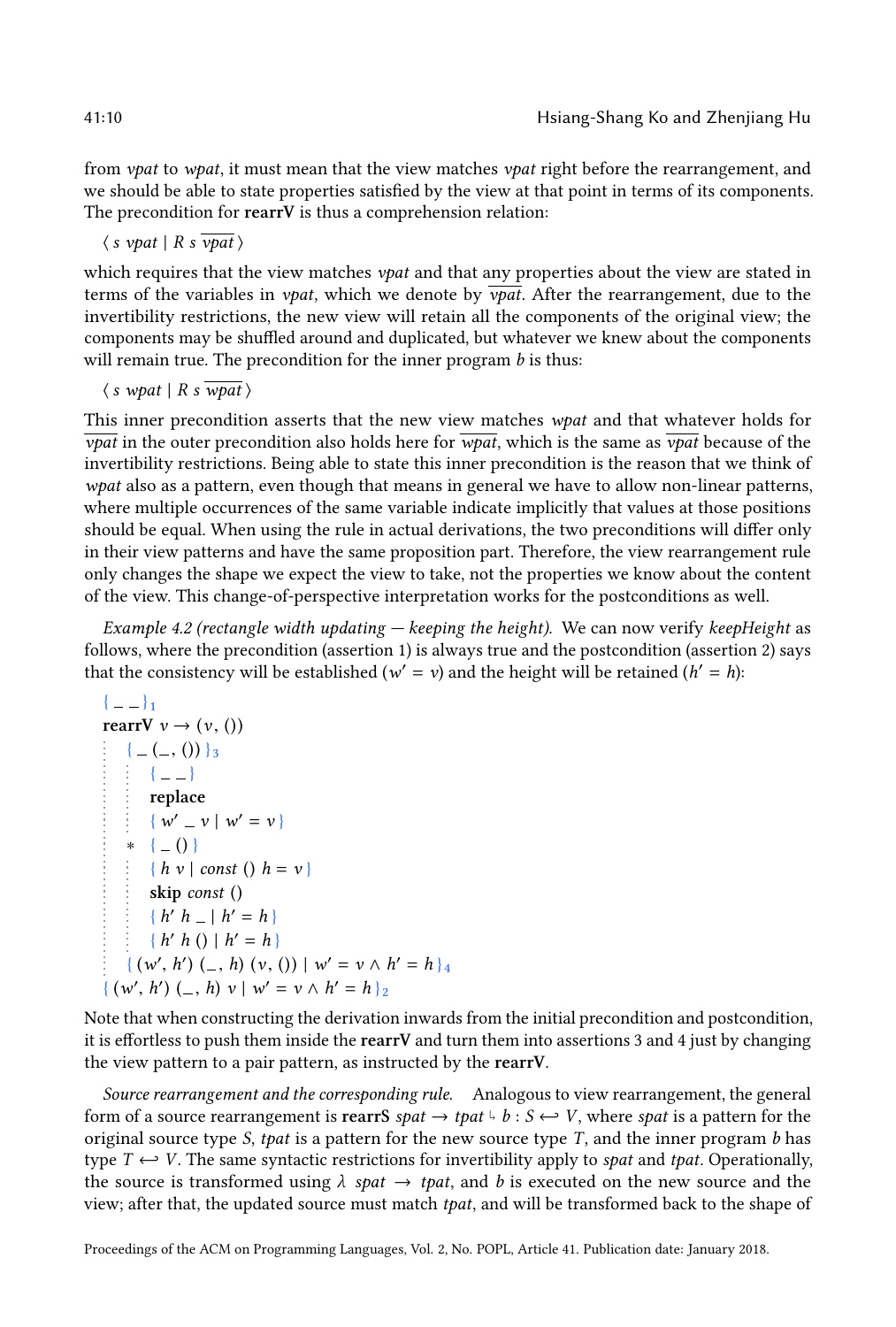spat (as if evaluating  $\lambda$  spat  $\rightarrow$  tpat backwards). Dual to the view rearrangement rule, the source rearrangement rule also reflects a change of perspective by varying the source patterns. Notably, the postcondition for b

 $\langle$  tpat' tpat v | R' tpat' tpat v  $\rangle$ 

says explicitly that the updated source produced by b should match tpat' (which is just tpat with its variables freshly renamed, to avoid name clashes with those variables in the other occurrence of tpat), which is a requirement often overlooked by novice BiGUL programmers.

Example 4.3 (view equality checking). The following small program implements the equality checking operator in reversible programming (see, e.g., [Thomsen and Axelsen](#page-28-5) [\[2015\]](#page-28-5)):

 $eqCheck : Eq A \Rightarrow A \leftrightarrow (A \times A)$  $eqCheck = **rearrS** x \rightarrow (x, x)$ replace

where the 'Eq  $A$ ' constraint in the type indicates that we need decidable equality on  $A$  for the program to be executable. This example shows that rearrS can impose restrictions on the result produced by the inner program: Operationally, the source is rearranged with the  $\lambda$ -expression  $\lambda x \rightarrow (x, x)$ , and then the inner program replace is executed, after which the rearranging  $\lambda$ expression is evaluated backwards by matching the replaced source with the non-linear pattern  $(x, x)$  – in effect checking whether the components are equal – and then returning one of the components. For this computation to succeed, the replaced source  $-$  i.e., the input view  $-$  must be a pair of duplicate values. In the derivation for eqCheck below, this restriction appears in assertion 1 (as the non-linear pattern  $(s', s')$  for the updated source), arising from the use of the rearrS rule.

$$
\{ (v, w) \mid v = w \}
$$
  
rearrS  $x \to (x, x)$   

$$
\{ (s, s) (v, w) \mid v = w \}
$$
  

$$
\{ (-\ )
$$
  
replace  

$$
\{ (s', t') = (v, w) \mid s' = v \land t' = w \}
$$
  

$$
\{ (s', s') (s, s) (v, w) \mid s' = v \land s' = w \}
$$
  

$$
\{ s' = (v, w) \mid s' = v \land s' = w \}
$$

## 4.5 Case Analysis

More sophisticated programs require case analysis, for which BiGUL provides a powerful and intricate case construct. For a simple example, the height-resetting strategy 3 for the rectangle width updating problem [\(Section 1\)](#page-0-0) can be expressed as:

```
resetHeight : (\mathbb{N} \times \mathbb{N}) \leftarrow \mathbb{N}resetHeight = casenormal (w, \_) v \mid w = v exit \_skip fst
                           adaptive \overline{\phantom{a}} =
                               \lambda = v \rightarrow (v, 0)
```
Roughly speaking, this program checks whether the width of the source is equal to the view, and skips if that is the case; otherwise, it creates a new rectangle whose width is the view and whose height is zero.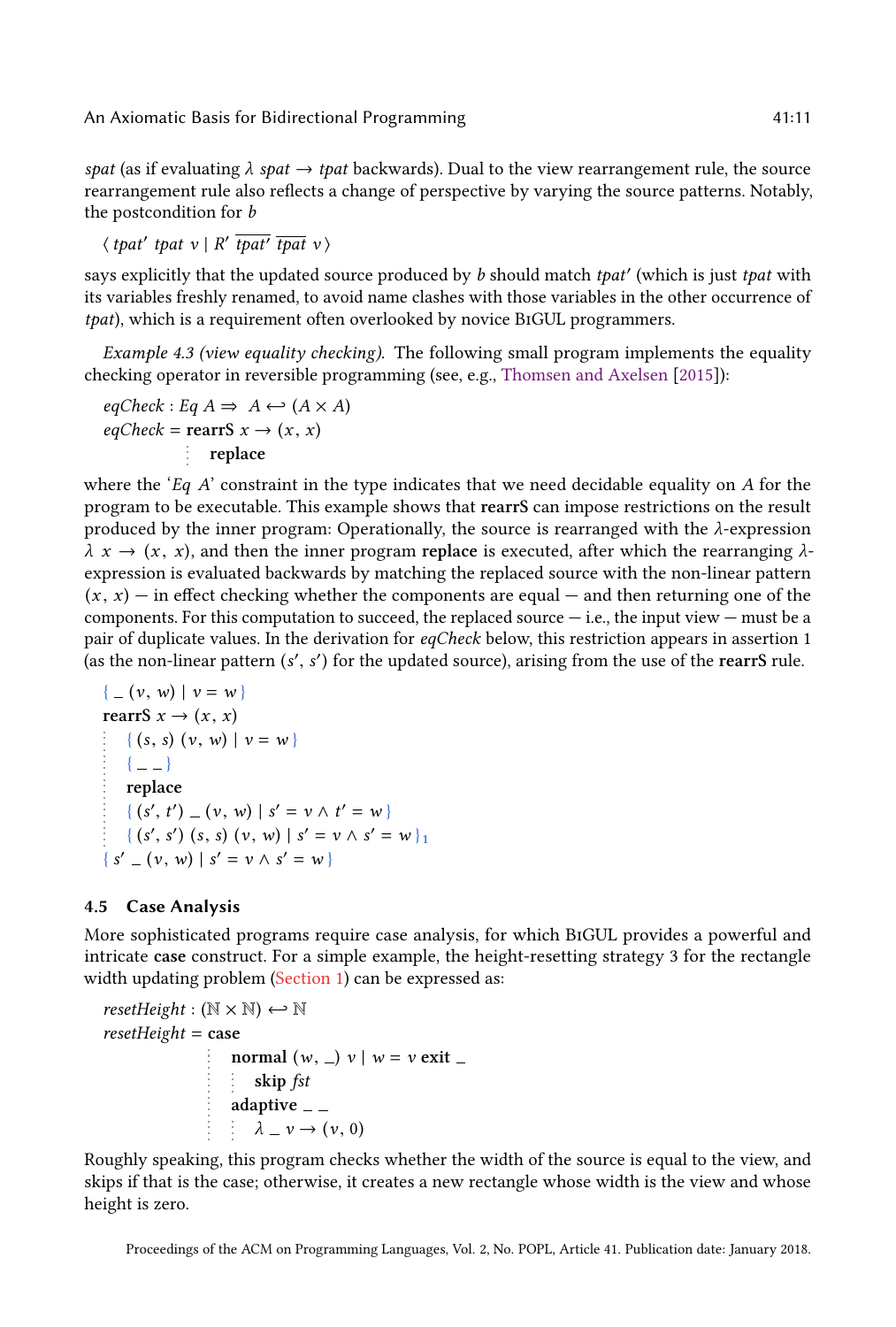Syntax of case. In general, a case analysis in BiGUL has the form case  $\downarrow$  bs :  $S \leftrightarrow V$ where bs is a sequence of **normal** or adaptive branches. For normal branches, the general form is normal M exit  $E \subseteq b$  where  $M : \mathcal{P}(S \times V)$  is called the *main condition*,  $E : \mathcal{P}S$  is called the exit condition, and  $b : S \leftrightarrow V$  is the branch body. For adaptive branches, the general form is adaptive  $M \downarrow f$  where  $M : \mathcal{P}(S \times V)$  is again the main condition, and  $f : S \to V \to S$  is a function in the host language. The syntactic conventions described by [Notation 3.5](#page-4-3) and [Notation 3.6](#page-5-3) are also adopted for comprehension relations used as main or exit conditions.[4](#page-11-0)

The case rule. Operationally, the execution of a case finds the first branch whose main condition is satisfied by the source and view, and enters that branch. Suppose that the precondition and postcondition we want to verify for the entire case are  $R$  and  $R'$  respectively. The case rule in [Figure 2](#page-6-1) says that the precondition should be restricted to  $R \cap D$  where D is the union of all the main conditions, so that the precondition is strong enough to guarantee that some branch will be entered. The rest of the job is to verify each branch.

Normal branches. If a normal branch normal M exit  $E \downarrow b$  is entered, its body b is executed; the case rule thus requires us to verify the behaviour of  $b$  by deriving the following triple:

$$
\{R \cap \widehat{M}\}\, b \, \{R' \cap \langle s' \, \_\, v \mid \widehat{M} \, s' \, v \land \widehat{E} \, s' \,\rangle\}
$$

The precondition is strengthened with the main condition since we know that the source and view must satisfy the main condition if the branch is entered. However, the precise condition satisfied is not  $M$  — since the branches are tried in order and a branch is entered only when the main conditions of all the previous branches are not satisfied, we should regard the actual main condition of a branch as M intersected with the negations of the main conditions of all the previous branches. We denote this actual main condition by  $\hat{M}$ , and the precondition for b is strengthened to  $R \cap \hat{M}$ . As for the postcondition, in addition to  $R'$ , we also require (i) that the updated source and the view satisfy the actual main condition  $\tilde{M}$  and (ii) that the updated source satisfy the actual exit condition  $\tilde{E}$ , which is E intersected with the negations of the exit conditions of all the previous normal branches. These requirements are essential for guaranteeing well-behavedness; for a detailed development of these requirements, see [Hu and Ko](#page-27-9) [\[2017,](#page-27-9) Section 5.5].

Adaptive branches. Requirement (i) above for normal branches turns out to be very restrictive, making normal branches only capable of dealing with "almost consistent" cases in practice. However, we often need branches whose main condition describes a particular kind of inconsistency and whose purpose is to repair that inconsistency — that is, their main conditions are supposed to be broken after updating, and this is against the nature of normal branches. Instead, for repairing inconsistency, we use adaptive branches, which are comparable with [Foster et al.'](#page-27-1)s [\[2007\]](#page-27-1) "fixup functions". When entered, an adaptive branch adaptive  $\bar{M}\uplus \bar{f}$  applies  $f$  to the source and view to produce an adapted source; this adapted source then takes the place of the original source, and the whole case is rerun. Naturally, requirements have to be imposed on  $f$ , as stated in the case rule:

$$
\forall s, v. \quad (R \cap \widehat{M}) \ s \ v \Rightarrow (R \cap N) \ (f \ s \ v) \ v
$$
  

$$
\land \quad \forall s'. \ R' \ s' \ (f \ s \ v) \ v \Rightarrow R' \ s' \ s \ v
$$

Like normal branches, we know that R and M hold for the original source s and the view  $v$ , and that has to be strong enough to make  $s$  and  $v$  satisfy two requirements:

<span id="page-11-0"></span><sup>&</sup>lt;sup>4</sup>We make M and E comprehension relations to simplify the presentation — in real, executable programs, M and E should be "comprehension expressions" that compute to boolean values instead of propositions, but that would mess up the assertions where we would have to write propositions like  $M s v = true$  instead of just  $M s v$ .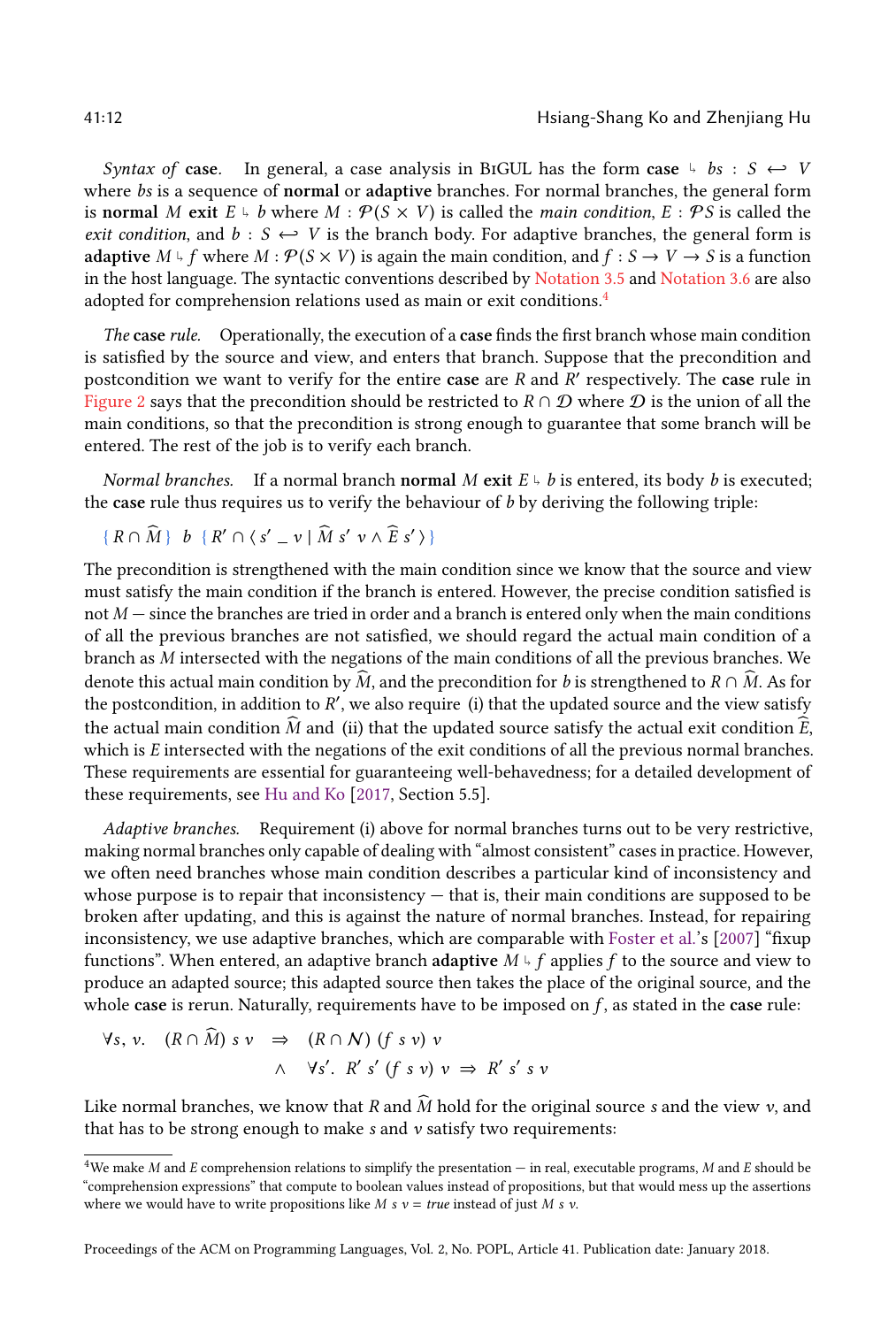- First, the adapted source  $f \cdot y$  and the view  $v$  can make the whole case rerun successfully. That is, they should satisfy R, the precondition for the entire case, and also  $N$ , which denotes the union of the actual main conditions of the normal branches — this ensures that the rerunning will go into a normal branch and terminate there, instead of revisiting adaptive branches indefinitely.
- Second, the rerunning of the case establishes the postcondition for the updated source, the adapted source, and the view, but ultimately we want the postcondition established not for the adapted source but the original source. Therefore, whichever updated source s' is produced by the rerunning, the postcondition  $R'$  s' (f s v) v established by the rerunning has to be sufficient for the ultimate postcondition  $R'$  s' s v.

In practice, the first requirement leads us to write adaptive behaviour that performs enough inconsistency-repairing so as to be able to go back into normal branches, while the second requirement discourages us from radically changing the source during adaptation so that it is possible to derive properties about the original source from properties about the adapted source. (We will see how these two guidelines are applied in a more illustrative scenario in [Section 7.](#page-20-0))

Representing the case rule in our derivation format. Before we see some derivation examples, we need to think about how the case  $rule -$  in particular, the two requirements for adaptive branches — are to be incorporated into our derivation format. Observe that the two requirements can be rewritten as relational inclusions:

$$
\forall s, v. (R \cap \widehat{M}) s v \Rightarrow (R \cap N) (f s v) v
$$
  
\n
$$
\equiv R \cap \widehat{M} \subseteq \langle s v | (R \cap N) (f s v) v \rangle
$$
  
\n
$$
\forall s, v. (R \cap \widehat{M}) s v \Rightarrow \forall s'. R' s' (f s v) v \Rightarrow R' s' s v
$$
  
\n
$$
\equiv \langle s' s v | R' s' (f s v) v \rangle \cap \langle -s v | (R \cap \widehat{M}) s v \rangle \subseteq R'
$$

which match the forms of the two inclusions in the consequence rule. Indeed, if f were a BiGUL operation (symbolising the rerunning of the case) such that  $\{f\}$   $f$   $\{f'\}$ , where the precondition

$$
\mathcal{F} = \langle s \, v \mid (R \cap N) \, (f \, s \, v) \, v \rangle
$$

states that (before the rerunning) the adapted source f s  $\nu$  and the view  $\nu$  should be guaranteed to satisfy  $R \cap N$ , and the postcondition

$$
\mathcal{F}' = \langle s' s v | R' s' (f s v) v \rangle
$$

states that (after the rerunning)  $R'$  is established for the updated source  $s'$ , the adapted source  $f \, s \, v$ , and the view  $v$ , then we could invoke the consequence rule:

<span id="page-12-0"></span>
$$
\frac{R \cap \widehat{M} \subseteq \mathcal{F} \{ \mathcal{F} \} \{ \mathcal{F}' \} \mathcal{F}' \cap \langle \_ s \nu | (R \cap \widehat{M}) \, s \, \nu \rangle \subseteq R'}{\{ R \cap \widehat{M} \} \{ \{ R' \} \}} \tag{2}
$$

We therefore use the following derivation format for adaptive branches:

adaptive M  $\{R \cap \widehat{M}\}\$ . . . { F } f  $\{f'\}$ . :<br>{ R' }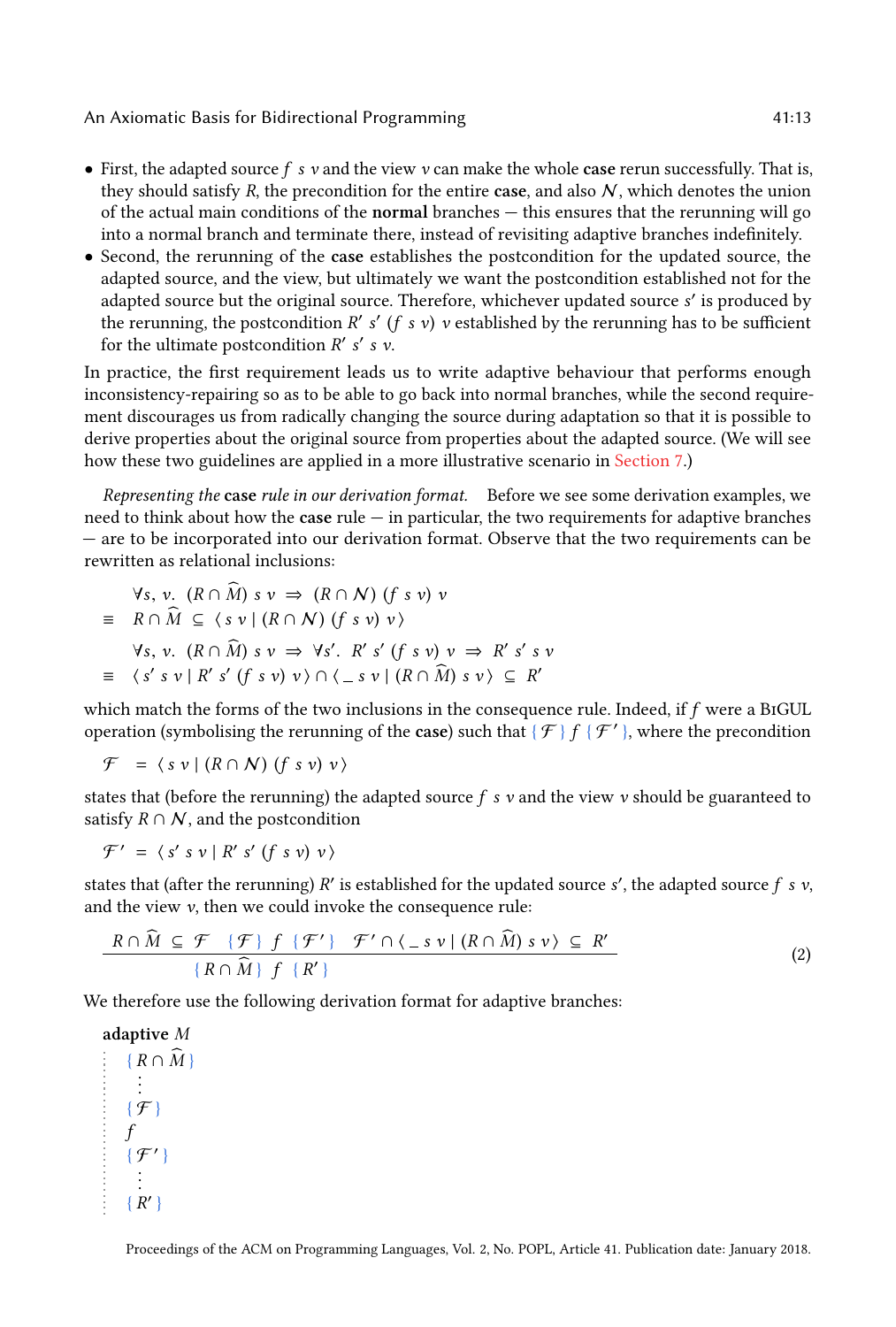The way to think about this format is that eventually we want to establish {  $R \cap \widehat{M}$  }  $f$  {  $R'$  }, but the actual precondition and postcondition of  $f$  are respectively  ${\mathcal F}$  and  ${\mathcal F}'$  instead, and hence we should invoke the consequence rule [\(2\)](#page-12-0) and prove the two inclusions. Let us emphasise that assertions in adaptive branches do not really constitute triples, but are merely an organisation of the proof obligations for adaptive branches such that we can work with the proof obligations in the same way as we work with real triples.

<span id="page-13-0"></span>Example 4.4 (rectangle width updating  $-$  resetting the height). Now we can verify the resetHeight program as follows, where the precondition is always true and the postcondition says that the consistency will be established and the height will be retained or reset depending on whether the view is consistent or not:

```
\{ -1 \}\{ \langle -2 \rangle \cap (\langle (w, 2) \vee | w = v \rangle \cup \langle -2 \rangle) \}_1case
     normal (w, \_) v \mid w = v exit \_\{ \langle \_\ \rangle \cap \langle (w, \_\) v \mid w = v \rangle \}\{(w, h) v \mid w = v\}\{(w, h) v | fst (w, h) = v\}skip fst
           { (w', h') (w, h) = | (w', h') = (w, h)}<br>(x', h') (w, h) as x' = w \wedge (w - w - w)\{ (w', h') (w, h) v \mid w' = v \land (w = v \Rightarrow h' = h) \land (w \neq v \Rightarrow h' = 0) \}_3{ (w', h') (w, h) v |
                   w' = v \wedge (w = v \Rightarrow h' = h) \wedge (w \neq v \Rightarrow h' = 0) \wedge w' = v \wedge \langle \_ \rangle (w', h') \rangle_2adaptive = -\{ \langle \_\rangle \cap (\langle \_\rangle \rangle \cap \neg \langle (w, \_) \ v \mid w = v \rangle ) \}\{(w, )v \mid w \neq v\}_{8}\{-v \mid \langle v, 0 \rangle v \wedge \langle (w, v) v \rangle w = v \rangle (v, 0) v \}\lambda = v \rightarrow (v, 0)\{s' = v \}\langle (w', h') (w, h) v \mid w' = v \wedge (w = v \Rightarrow h' = h) \wedge (w \neq v \Rightarrow h' = 0) \rangle s' (v, 0) v \rangle_4\{(w', h') \; | \; v \; | \; w' = v \land h' = 0 \}\{(w', h') (w, h) v \mid w' = v \wedge (w = v \Rightarrow h' = h) \wedge (w \neq v \Rightarrow h' = 0) \}{ (w', h') (w, h) v \mid w' = v \land (w = v \Rightarrow h' = h) \land (w \neq v \Rightarrow h' = 0) }_{5}
```
In this derivation, some assertions (like assertion 1) are given so that it is easier to compare the derivation with the generic case rule, but in practice we can often skip these assertions and see that the case rule is indeed applicable. For example, we tend to omit assertion 1 in practice since we can see that the adaptive branch is a catch-all branch; we even tend to omit assertion 2 since we can just check whether assertion 3 covers the extra conditions about the updated source, namely  $w' = v \wedge \langle \rangle (w', h').$ <br>What happens in the

What happens in the adaptive branch is worth tracing. After the rerunning of the case produces an updated source s', assertion 4 states that the postcondition (assertion 5) holds for s', the adapted source  $(v, 0)$ , and the view v. We can then deduce that the updated width w' is v and, by substituting  $(v, 0)$  for  $(w, h)$  in the "retentive conjunct"  $w = v \rightarrow h' = h$  in assertion 4, that the undated (v, 0) for (w, h) in the "retentive conjunct"  $w = v \Rightarrow h' = h$  in assertion 4, that the updated height h' is zero, arriving at assertion 6. Having h' = 0 is sufficient for establishing the "resetting" height h' is zero, arriving at assertion 6. Having  $h' = 0$  is sufficient for establishing the "resetting" conjunct"  $w \neq v \Rightarrow h' = 0$  in assertion 7, whose "retentive conjunct"  $w = v \Rightarrow h' = h$  is vacuous due to assertion 8.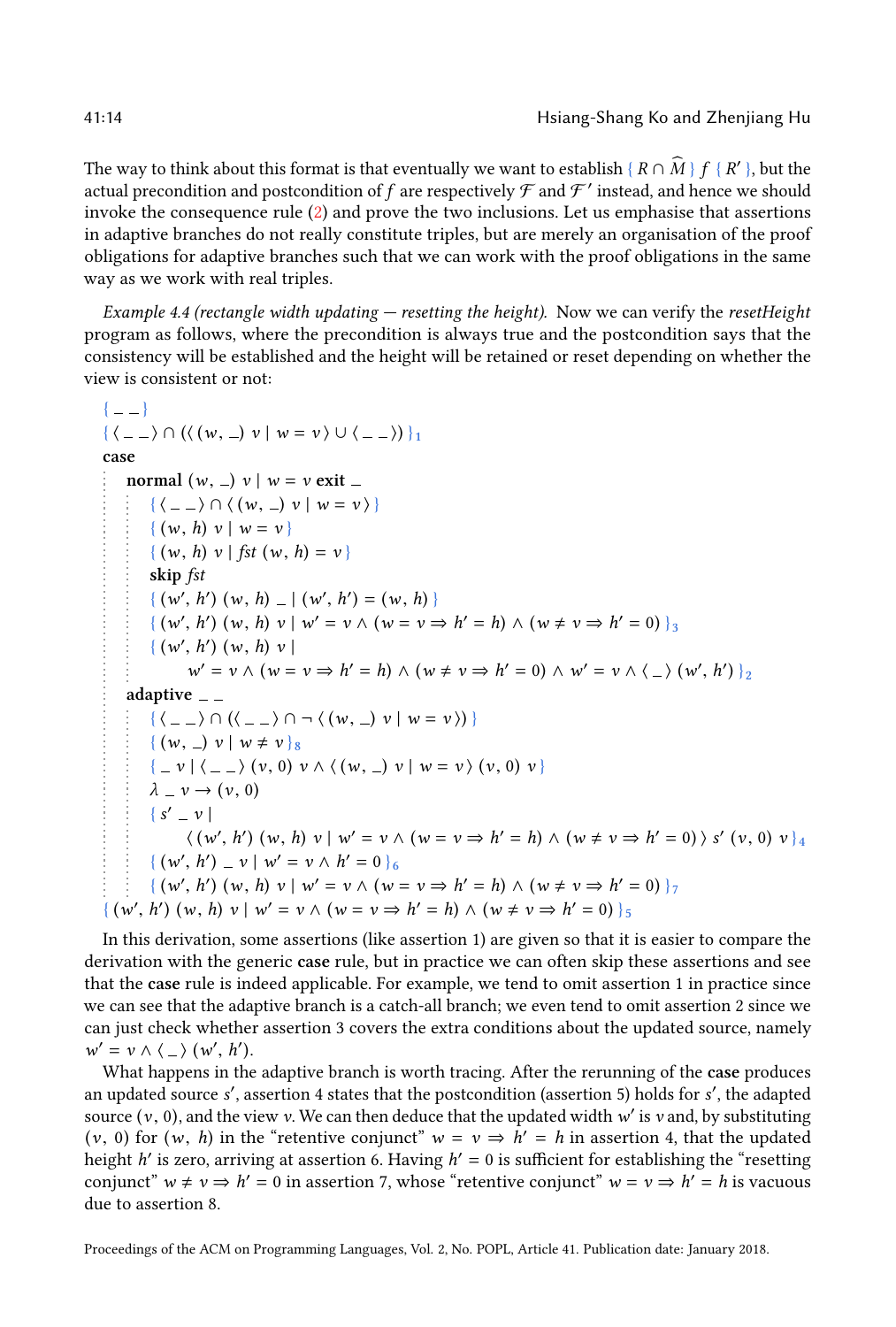<span id="page-14-1"></span>Example 4.5 (embedding pairs of transformations into BiGUL). The resetHeight program in fact exhibits a general programming pattern: a case with a normal branch accepting consistent states and leaving the source as it is, and an adaptive branch recovering from inconsistency. We can abstract this pattern to the following emb program, which takes a pair of (total) forward and backward transformations and embeds them into BiGUL:

```
emb : Eq \ V \Rightarrow (S \rightarrow V) \rightarrow (S \rightarrow V \rightarrow S) \rightarrow (S \leftarrow V)emb g \, p = \cscnormal s v \mid g s = v \text{ exit }skip g
                       adaptive<sub>--</sub>
                              \boldsymbol{v}
```
It is easy to see that resetHeight = emb fst  $(\lambda - v \rightarrow (v, 0))$ . What we proved for resetHeight in [Example 4.4](#page-13-0) can be generalised to the following triple for *emb* g p, where g is used to define consistency:

$$
\{-\quad \mid \text{emb } g \text{ } p \text{ } \{ s' \text{ } s \text{ } v \mid g \text{ } s' = v \land (g \text{ } s = v \Rightarrow s' = s) \land (g \text{ } s \neq v \Rightarrow s' = p \text{ } s \text{ } v) \}
$$

Interestingly, to prove this triple, we only require g and p to satisfy PurGer ( $\forall s, v. g (p s v) = v$ , which is [Theorem 2.2'](#page-3-2)s PUTGET specialised for total functions); GETPUT of *emb g p* arises from the logic of emb itself and does not depend on  $g$  and  $p$ . Indeed, in the case of *resetHeight*, the pair of transformations being embedded satisfies only PUTGET.

On the other hand, if we have both PUTGET and GETPUT ( $\forall s. p s (g s) = s$ ), then we can derive a stronger triple saying that the putback behaviour of *emb* g p completely coincides with p:

```
\{ -1 \}case
    normal s v \mid g s = v \text{ exit }\{ s \ v \mid g \ s = v \}skip g
         \{ s' s = | s' = s \}{ s' s _ | s' = p s v \wedge g s' = v }<sub>1</sub>
    adaptive = -\{ s \vee \mid g s \neq v \}{ s \ v \mid g (\rho s \ v) = v }_2p
         { s' s v | s' = p(p s v) v}
         { s' s v | s' = p s v } 3\{s' s v \mid s' = p s v\}
```
GETPUT is used for assertion 1, and PUTGET is used for assertion 2. Assertion 3 requires the PutTwice property  $\forall s, v.$  p (p s v)  $v = p s v$ , which is known to follow from PutGet and GetPut (see, e.g., [Fischer et al.](#page-27-10) [\[2015a,](#page-27-10) Section 3]).

## <span id="page-14-0"></span>5 RANGE TRIPLES AND TOTAL FORWARD CONSISTENCY

We have seen in [Example 4.5](#page-14-1) that any pair of transformations satisfying only PUTGET can be embedded into BIGUL. For example, *resetHeight* in [Example 4.4](#page-13-0) can be seen as *emb fst reset* where reset =  $\lambda$  -  $\nu$   $\rightarrow$  ( $\nu$ , 0). An alternative way to embed reset is to express it directly in terms of BiGUL's constructs: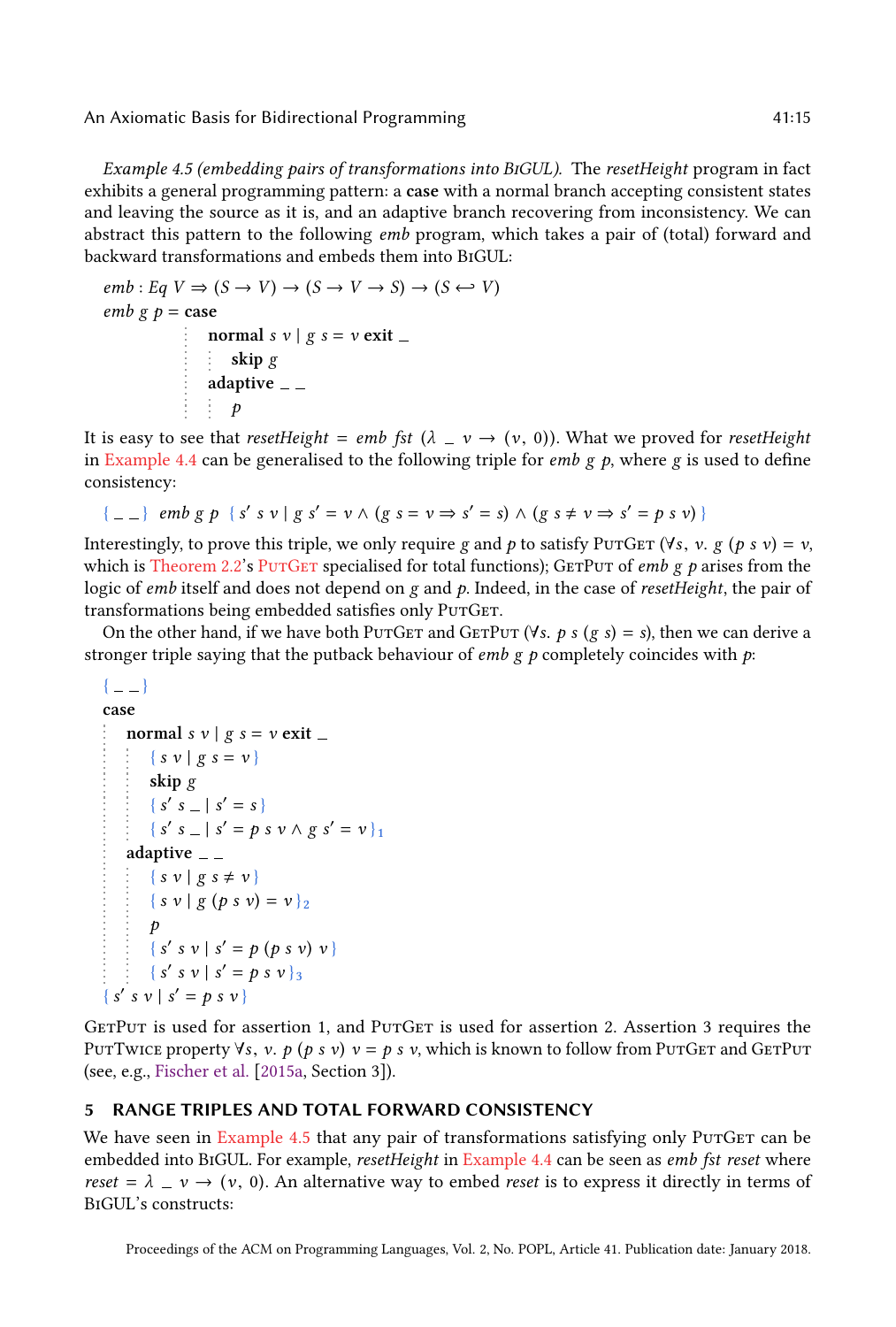alwaysResetHeight :  $(\mathbb{N} \times \mathbb{N}) \leftarrow \mathbb{N}$ alwaysResetHeight =  $\text{rearV } v \rightarrow (v, 0)$ replace ∗ replace

The two programs emb fst reset and alwaysResetHeight have roughly the same putback behaviour, which we can establish using putback triples. On the other hand, in the *get* direction, [Theo](#page-5-2)[rem 3.8](#page-5-2) can tell us that both  $G(\text{get }(\text{emb } \text{fst } \text{reset}))$  and  $G(\text{get } \text{alwaysResetHeight})$  are contained in  $G$ (Just  $\circ$  fst). But in fact, get (emb fst reset) can compute successfully on all inputs, whereas get alwaysResetHeight can only compute successfully on inputs whose second component is zero (and is usually not what one wants in practice). This reveals that we still lack the machinery for fully understanding forward behaviour. What we are missing is the ability to estimate the domain of a forward transformation, i.e., the subset of sources on which the forward transformation can compute successfully. To make such estimates for BiGUL programs, which describe putback transformations, the key insight is that, for a well-behaved pair of put and get, the domain of get coincides with the *range* of put, i.e., the subset of sources that can be produced by put.<sup>[5](#page-15-0)</sup> The problem with *alwaysResetHeight* is now clear: it can only produce the sources whose second component is zero, so get alwaysResetHeight can compute successfully only on those sources. By contrast, emb fst reset is capable of producing all possible pairs. Our way ahead is to develop machinery for making such range estimates reliably, and that machinery is a second set of Hoare-style triples.

## 5.1 Theory of Range Triples

Definition 5.1. A range triple is a BIGUL program  $b: S \leftarrow V$  surrounded by two range assertions:

 $\{R\}$  b  $\{P'\}$ 

where  $R : \mathcal{P}(S \times V)$  is the precondition or *input range* (on the original source and the view) and P': PS is the postcondition or output range (on the updated source). Valid range triples are inductively defined by the proof rules in [Figure 3](#page-16-1) (which will be explained in [Section 5.2\)](#page-17-0).

While the intended interpretation of a range triple for  $b$  is about the range of  $put b$ , we actually need a slightly stronger interpretation about get  $b$  (to make [Theorem 5.4](#page-16-0) work), as stated by the following soundness and completeness theorem (which is, in a sense, dual to [Theorem 3.3\)](#page-4-2).

<span id="page-15-1"></span>THEOREM 5.2 (SOUNDNESS AND COMPLETENESS OF RANGE TRIPLES). Let  $b: S \hookrightarrow V, R: \mathcal{P}(S \times V)$ , and  $P'$ :  $\mathcal{P}S$ .

 $\{[R]\}$  b  $\{[P']\}$  if and only if  $\forall s. \ P' s \Rightarrow \exists v. \ get \ b \ s = \mathcal{J}ust \ v \ \wedge \ R \ s \ v \quad .$ 

We can recover the intended interpretation of range triples by showing that the right-hand side of [Theorem 5.2](#page-15-1) is equivalent to a statement primarily about put, as stated in the following lemma.

<span id="page-15-2"></span>Lemma 5.3. The right-hand side of [Theorem 5.2](#page-15-1) is equivalent to:

 $(\forall s'. \; P' \; s' \Rightarrow \exists s, \; v. \; R \; s \; v \; \wedge \; put \; b \; s \; v = \mathcal{J}ust \; s') \; \wedge \; \mathcal{G}(get \; b) \cap \langle s_- | P' \; s \rangle \; \subseteq \; R$ 

The left conjunct in [Lemma 5.3](#page-15-2) is the primary way in which we think about the range triples: if  $\{R\}$  b  $\{P'\}$  can be derived, then the range of updated sources produced by applying put b to those inputs satisfying R will be at least P'. The right conjunct in [Lemma 5.3](#page-15-2) says that there is an unintended "side effect" when we think about these triples in the putback direction: the input

<span id="page-15-0"></span><sup>&</sup>lt;sup>5</sup>To see the coincidence, observe that PurGET (as stated in [Theorem 2.2\)](#page-3-2) can be read roughly as "if s' is produced by *put b*, i.e., s' is in the range of put b, then get b will compute successfully on s', i.e., s' will be in the domain of get b", and GETPUT says the converse.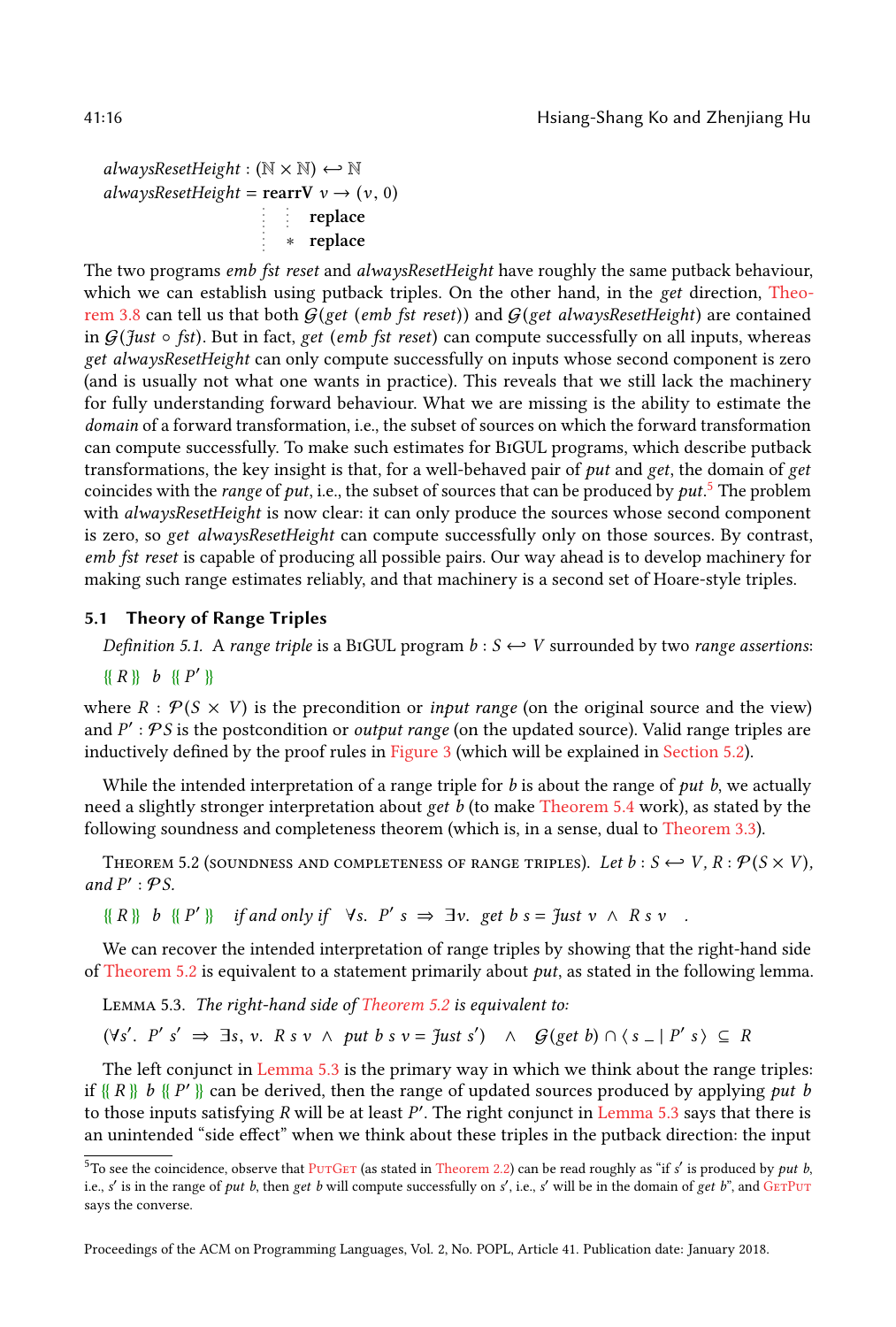<span id="page-16-1"></span>
$$
\frac{\{\{\emptyset\}\}\text{ fail }\{\{\emptyset\}\}\} \text{ right (a) }{\{\{x\}\}\text{ right (b) }\} \text{ right (b) }{\{\{x\}\}\text{ right (c) }\} \text{ right (d) }{\{\{x\}\}\text{ right (e) }\} \text{ right (f) }{\{\{x\}\}\text{ right (f) }{\{\{x\}\}\text{ right (g) }\} \text{ right (h) }{\{\{x\}\}\text{ right (h) }{\{\{x\}\}\text{ right (h) }{\{\{x\}\}\text{ right (h) }{\{\{x\}\}\text{ right (h) }{\{\{x\}\}\text{ right (h) }{\{\{x\}\}\text{ right (h) }{\{\{x\}\}\text{ right (h) }{\{\{x\}\}\text{ right (h) }{\{\{x\}\}\text{ right (h) }{\{\{x\}\}\text{ right (h) }{\{\{x\}\}\text{ right (h) }{\{\{x\}\}\text{ right (h) }{\{\{x\}\}\text{ right (h) }{\{\{x\}\}\text{ right (h) }{\{\{x\}\}\text{ right (h) }{\{\{x\}\}\text{ right (h) }{\{\{x\}\}\text{ right (h) }{\{\{x\}\}\text{ right (h) }{\{\{x\}\}\text{ right (h) }{\{\{x\}\}\text{ right (h) }{\{\{x\}\}\text{ right (h) }{\{\{x\}\}\text{ right (h) }{\{\{x\}\}\text{ right (h) }{\{\{x\}\}\text{ right (h) }{\{\{x\}\}\text{ right (h) }{\{\{x\}\}\text{ right (h) }{\{\{x\}\}\text{ right (h) }{\{\{x\}\}\text{ right (h) }{\{\{x\}\}\text{ right (h) }{\{\{x\}\}\text{ right (h) }{\{\{x\}\}\text{ right (h) }{\{\{x\}\}\text{ right (h) }{\{\{x\}\}\text{ right (h) }{\{\{x\}\}\text{ right (h) }{\{\{x\}\}\text{ right (h) }{\{\{x\}\}\text{ right (h) }{\{\{x\}\}\text{ right (h) }{\{\{x\}\}\text{ right (h) }{\{\{x\}\}\text{ right (h) }{\{\{x\}\}\text{ right (h) }{\{\{x\}\}\text{ right (h) }{\{\{x\}\}\text{ right (h) }{\{\{x\}\}\text{ right (h) }{\{\{x\}\}\text{ right (h) }{\{\{x\}\}\text
$$

Fig. 3. Range proof rules

range considered will be forced to include those related by  $get$  with its domain restricted to  $P^{\prime}$ . So, for example, we will not be able to deduce {{ m n | m = n + 1 }} replace {{  $\perp$  }} even though the left conjunct in [Lemma 5.3](#page-15-2) is true for this pair of R and P'. This "side effect" normally does not prevent us from deriving range triples, though, since preconditions are normally larger than consistency relations, which in turn contain the graphs of get transformations.

Back in [Section 3,](#page-4-0) where we only had putback triples, [Theorem 3.8](#page-5-2) only enabled us to understand the forward behaviour of BiGUL programs to a limited extent. Now supplemented with range triples, we can prove a stronger and satisfactory result.

<span id="page-16-0"></span>THEOREM 5.4 (TOTAL FORWARD CONSISTENCY). Let  $b : S \hookrightarrow V$ ,  $R : \mathcal{P}(S \times V)$ ,  $C : \mathcal{P}(S \times V)$ , and  $P':\mathcal{P}S.$ 

If 
$$
\{R\}
$$
 b  $\{s' = v \mid C s' v\}$  and  $\{\{R\}\}$  b  $\{\{P'\}\}\$   
then  $\forall s. P' s \Rightarrow \exists v. get b s = \text{Just } v \land C s v$ .

Proof. Suppose that  $P'$  holds for a source s. By the range triple and [Theorem 5.2,](#page-15-1) get  $b$  s will compute successfully to some view v such that R s v holds, making s and v fall into  $G(\text{get } b) \cap R$ . The putback triple and [Theorem 3.8](#page-5-2) can then take over and establish  $C s v$  as required.  $\square$ 

[Theorem 5.4](#page-16-0) tells us that, by supplementing a putback triple for  $b$  with a range triple with the same precondition, we can know on which subset of sources get b will compute successfully and that the behaviour of get b will conform to the consistency relation stated in the putback triple.

In summary, now we have enough machinery to tell us all we want to know about the bidirectional behaviour of a B1GUL program: By deriving a putback triple {  $R$  }  $b$  {  $s'$   $s$   $v$  |  $C$   $s'$   $v$   $\wedge$   $R'$   $s'$   $s$   $v$  } to reason about the behaviour of  $b$ , we know that *put b* will compute successfully on  $R$ , establish consistency C, and have retentive behaviour  $R'$ . Then, by additionally deriving a range triple  $\{R\}$  b  $\{P'\}$  to estimate the range of b, we know that get b will compute successfully on P' and conform to the same consistency relation  $C$  established by  $put$   $b$ . Notably, as we will see next, derivations of range triples are usually significantly easier than derivations of putback triples, so in practice there is usually not much more work to do than deriving putback triples.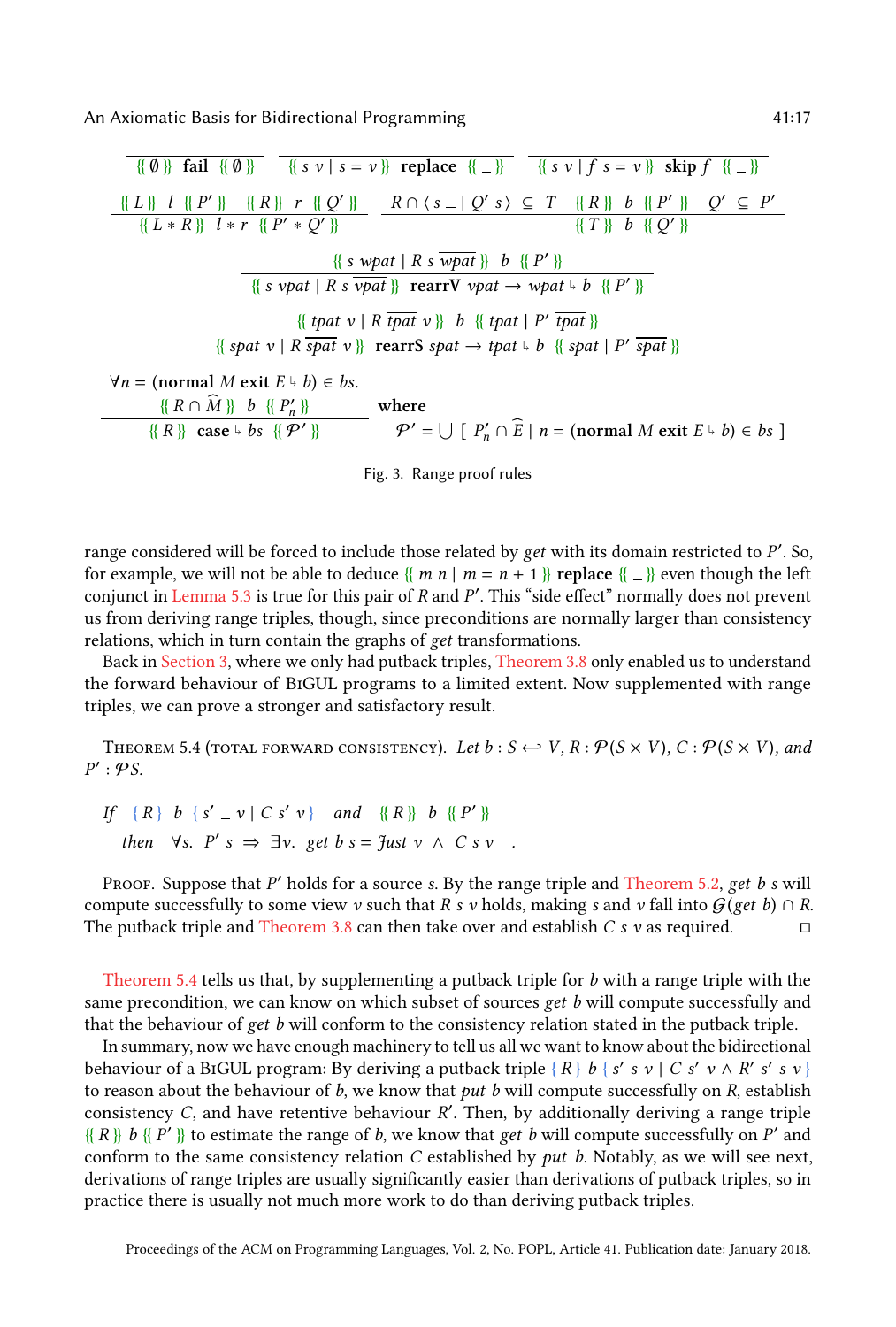## <span id="page-17-0"></span>5.2 The Range Proof Rules

The range proof rules are shown in [Figure 3.](#page-16-1) The most interesting rule is probably the consequence rule (the right one in the second row), whose direction is just the opposite of the putback consequence rule given in [Figure 2.](#page-6-1) An explanation is that the ultimate interpretation of range triples, as stated by [Theorem 5.2,](#page-15-1) is about forward behaviour, and the output/input range in a range triple in fact serves the role of precondition/postcondition for the forward transformation. But, interestingly, the consequence rule can also be understood in the putback direction: If  $\{R \mid R\}$  b  $\{P'\}$  has been established, meaning that the inputs in R can induce everything in  $P'$  through the execution of b, then a larger input range  $T$  can still induce everything in  $P'$ , or indeed everything in any output range  $Q'$  smaller than  $P'$ . In fact, T is not necessarily larger than R: if what we eventually target is a smaller output range, then we will be allowed to also shrink the input range — as stated in the consequence rule, we are allowed to use  $Q'$  to constrain the sources in the input range. Since the direction of the range consequence rule is the opposite of the putback one, when deriving a range triple using the consequence rule in our derivation format, logical implications go upwards, and we can use the postconditions for a node as additional premises when proving implications between preconditions for the same node, opposite to what we do in putback derivations.

Other rules should be largely intuitive. The fail rule has the empty predicate as its output range since fail can never produce anything (and its input range can be any relation because of the consequence rule). The replace rule says that replace can produce everything as long as the input range is large enough — because of the "side effect" explained below [Lemma 5.3,](#page-15-2) the input range has to be large enough to include the graph of replace's forward semantics, which is the identity transformation. The skip rule has the same precondition as its putback counterpart and says that skip can produce everything. The product and rearrangement rules are analogous to their putback counterparts. For case, only normal branches matter since execution of case always ends in a normal branch. We estimate an output range  $P'_n$  for the body of every normal branch n, and the estimated output range for that branch is  $P'_n$  intersected with the actual exit condition, since only outputs satisfying the actual exit condition can be produced. The estimated output range for the entire case is then the union of the estimated output ranges for all the normal branches.

Example 5.5 (embedding pairs of transformations in BiGUL). As we mentioned, derivations of range triples can be very straightforward in simple cases. In the case of emb, for example, we can effortlessly prove that it produces everything:

```
{K = -\mathbb{R}}case
    normal s v | g s = v \text{ exit }{\{ s \, v \mid g \, s = v \}}
         skip g
         {K} = {K}adaptive = -\mathcal{P}{K = }
```
Example 5.6 (rectangle width updating  $-$  always resetting the height). Verifying the range of alwaysResetHeight is a more interesting example, where we will see how a non-trivial output range can be derived with the help of the consequence rule:

```
{K = -\,}rearrV v \rightarrow (v, 0)
```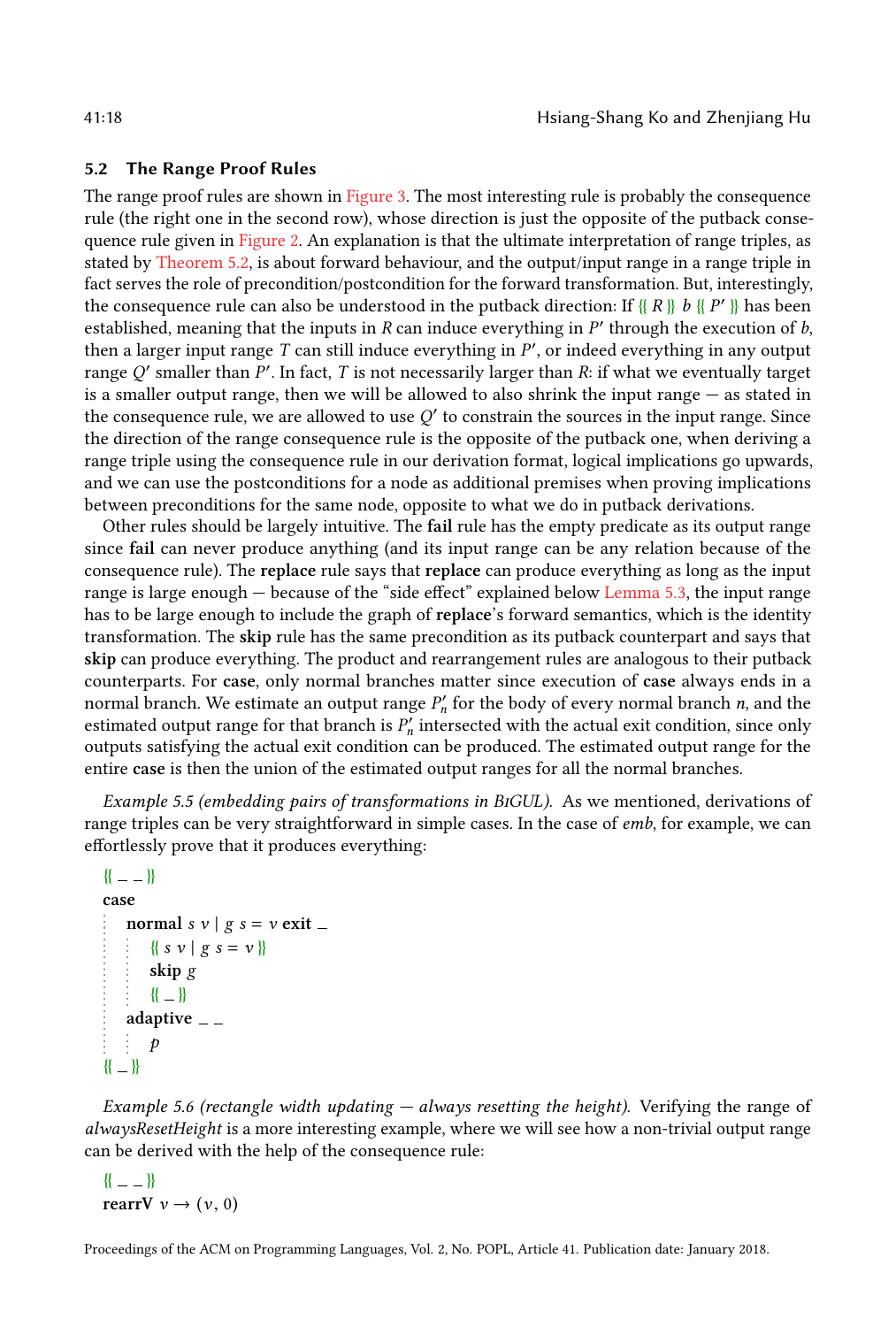```
{ {\ \|hspace{1ex} -(-,0)\} \} }{K = -\mathbb{R}}\{ w v \mid w = v \}replace
       {K} = {K}* {{ 0 }} 3
       {\{h v \mid h = v\}_{1}replace
       {K - k_2}{ \{ 0 \} }_4{ ( (-, 0) )}{ ( | (-, 0) | )}
```
The interesting part is the second replace, for which we first establish the input and output ranges as assertions 1 and 2 according to the replace rule. However, because of the outer rearrV, the views in the actual input range for the second replace are restricted to zero, as stated by assertion 3, which does not contain assertion 1. We therefore need to shrink our estimate of the output range of replace to just zero (assertion 4) to allow us to also restrict the views in the input range to zero. Logically, assertions 1 and 4 together indeed imply assertion 3, adhering to the consequence rule.

## <span id="page-18-0"></span>6 RECURSION

BiGUL is designed datatype-generically [\[Gibbons](#page-27-11) [2007\]](#page-27-11) to work with inductive data structures. A lot of recursive programs processing inductive data have been written using the Haskell port of BiGUL, and our Hoare-style logic would not be useful at all if we could not reason about such recursive BiGUL programs. For example, let us take a peek at the key-based list alignment program keyAlign in [Figure 4,](#page-20-1) which we will verify in [Section 7.](#page-20-0) All we need to care about in regard to keyAlign now is its recursive structure. Both the source and view are lists, and in the second branch of the case, they are both non-empty. Inside the branch, each of them is rearranged into a pair of its head and tail, and we recursively invoke the program to process the tails. Intuitively, we know that this program terminates for any input because the size of the initial source and view is strictly larger than the size of the source and view at the point of the recursive invocation. We will need to incorporate this size-based termination argument into our proof rules for recursive programs, and show that the rules are sound.

There is difficulty dealing with recursive programs in the AGDA formalisation underlying this paper, though. Observe that the program structure of  $keyalign$  is infinite, which is fine in HASKELL; in the Agda formalisation, however, BiGUL programs are modelled inductively and are necessarily finite. One possible solution is to redefine BiGUL programs coinductively and bring in the partiality monad [\[Capretta](#page-27-12) [2005\]](#page-27-12) to model non-termination in HASKELL, but this means abandoning most (if not all) of the previous formalisation effort. Another possible solution is to stay with inductive BiGUL programs and introduce a "terminating fixed-point" which can decide, for every input, how many times the body of a fixed-point should be expanded, thereby circumventing the modelling of infinite program structures. This approach will be relevant in a constructive setting, but we anticipate that there will be extra constructivity requirements that are not relevant for the HASKELL port of BiGUL, in which most (recursive) BiGUL programs are written. Since what we aim at in this paper is not thorough formalisation but a semi-formal reasoning framework for the working BiGUL programmer, we will develop just enough theory to justify our rules for reasoning about recursive programs, and refrain from delving into coinductiveness or constructive termination.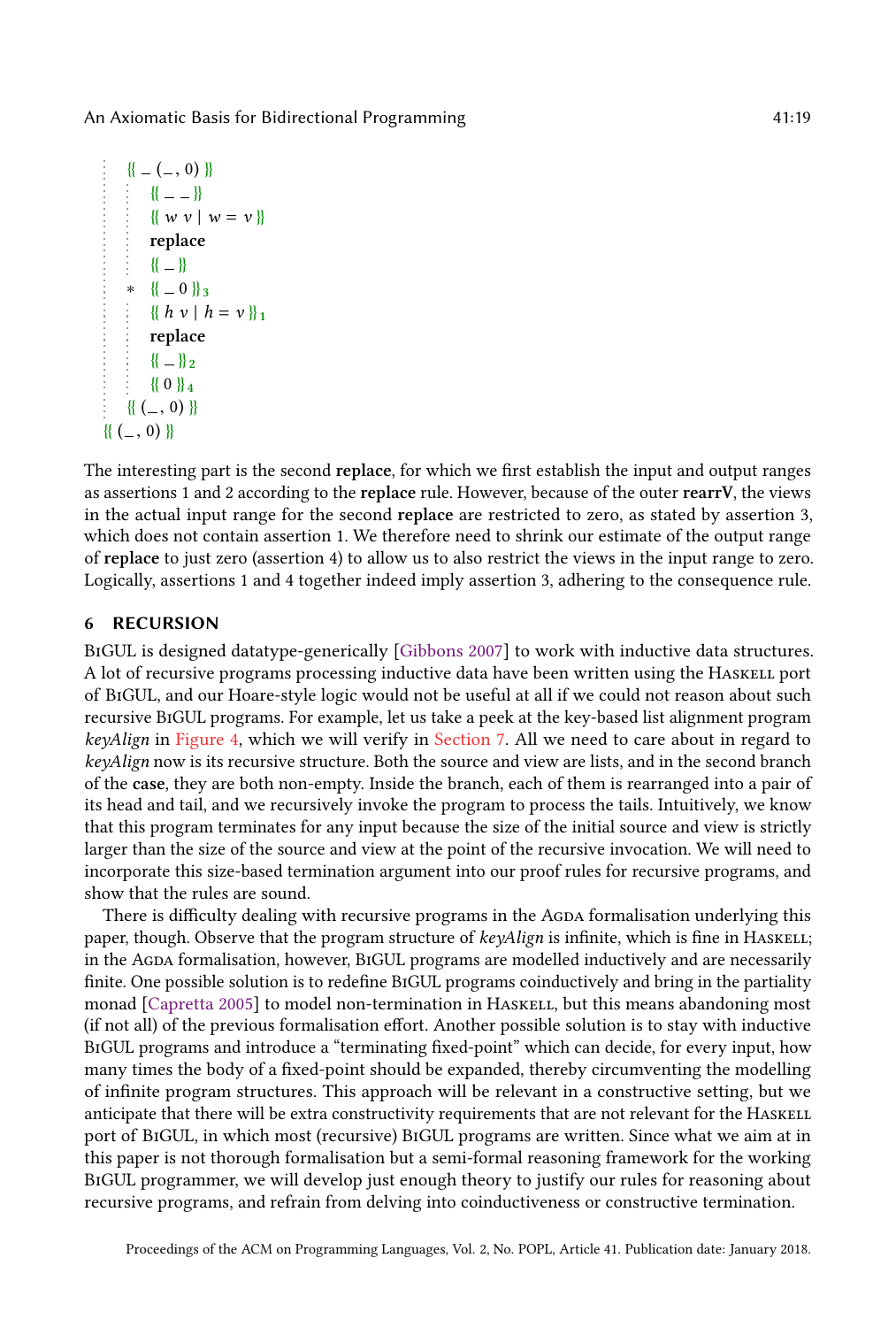Let  $b: S \hookrightarrow V$  be a recursive program of the form  $b = f$  b where  $f: (S \hookleftarrow V) \rightarrow (S \hookleftarrow V)$  is the usual non-recursive function defining the body of  $b$ , and suppose that we want to verify that  $b$  can successfully turn any input satisfying a precondition  $R$  into an output satisfying a postcondition  $R'$ . We cannot hope to establish  $\{R\}$  b  $\{R'\}$  (although we will abuse this notation in [Section 7\)](#page-20-0) since putback triples are defined for finite programs, whereas b is infinite. Instead, when we say in this paper that we are verifying  $b$ , what we precisely mean is verifying the behaviour of all *finite* expansions of its body  $f$ , where finite expansions are defined by:

 $expand: \mathbb{N} \to ((S \leftrightarrow V) \to (S \leftrightarrow V)) \to (S \leftrightarrow V)$ expand zero  $f = \text{fail}$ expand (suc n)  $f = f$  (expand n f)

The basic idea is to prove something about  $f$  like:

<span id="page-19-1"></span>
$$
\forall rec: S \longleftrightarrow V. \quad \{R\} \ rec \ \{R'\} \Rightarrow \ \{R\} \ f \ rec \ \{R'\} \tag{3}
$$

which can then be iterated to produce  $\{R\}$  expand n  $f \{R'\}$  for any  $n -$  the base case is  $\{R\}$  fail  $\{R'\}$ , which implies  $\{R\}$  f fail  $\{R'\}$ , and then  $\{R\}$  f  $(f \text{ fail})$   $\{R'\}$ , etc. This idea cannot be directly valid, however, since in general only a subset of R can be successfully processed by a finite expansion of  $f$  (whose execution can be thought of as executing  $b$  but allowing recursive invocations only to a certain depth). We thus introduce a function of type  $S \to V \to \mathbb{N}$  for measuring the size of the source and view in assertions, and include size restrictions in the preconditions for the finite expansions, leading to the following theorem.

<span id="page-19-2"></span>THEOREM 6.1 (FINITE EXPANSION OF PUTBACK TRIPLES). Let  $f : (S \leftrightarrow V) \rightarrow (S \leftrightarrow V)$ ,  $R: \mathcal{P}(S \times V), R': \mathcal{P}(S \times S \times V),$  and measure  $S \to V \to \mathbb{N}$ . If

<span id="page-19-0"></span>
$$
\forall n, rec. \quad (\forall m. \{ R \cap (s \ v \mid measure s \ v = m \land m < n) \} rec \{ R' \})
$$
\n
$$
\Rightarrow \{ R \cap (s \ v \mid measure s \ v = n) \} f rec \{ R' \}
$$
\n
$$
(PUTBACKRECURSION)
$$

then:

 $\forall l, n. \ n \leq l \implies \{ R \cap \langle s \ v \mid measure \ s \ v = n \rangle \} \ expand (suc l) f \{ R' \}$ 

[PutbackRecursion](#page-19-0) will be the proof rule we use for reasoning about the putback behaviour of recursive programs. It combines the basic proof idea [\(3\)](#page-19-1) with the size-based termination argument given in the beginning of this section: in the precondition for  $f$  rec, the size of the input source and view is bound to a logic variable  $n$ , and we can make recursive invocations wherever the size  $m$  of the current source and view is strictly less than n. The soundness of PUTBACKRECURSION is justified by [Theorem 6.1,](#page-19-2) whose conclusion implies that any input in  $R$  can be successfully turned into an output in  $R'$  as long as  $f$  is expanded enough times.

Analogously, we have a RANGERECURSION rule for estimating the output ranges of recursive programs.

<span id="page-19-4"></span>THEOREM 6.2 (FINITE EXPANSION OF RANGE TRIPLES). Let  $f : (S \leftrightarrow V) \rightarrow (S \leftrightarrow V)$ ,  $R : \mathcal{P}(S \times V)$ ,  $P': \mathbb{N} \to \mathcal{P} S$ , and measure :  $S \to V \to \mathbb{N}$ . If

<span id="page-19-3"></span>
$$
\forall n, rec. \quad (\forall m. \ \{\!\{ R \cap \langle s \ v \mid measure s \ v = m \rangle \}\!\} \ rec \ \{\!\{ P' \ m \cap \langle \_ \mid m < n \rangle \}\!\})
$$
\n
$$
\Rightarrow \ \{\!\{ R \cap \langle s \ v \mid measure s \ v = n \rangle \}\!\} \ f \ rec \ \{\!\{ P' \ n \}\!\} \ (R \ \text{N} \ \text{C} \ \text{C} \ \text{C} \ \text{C} \ \text{C} \ \text{C} \ \text{C} \ \text{C} \ \text{C} \ \text{C} \ \text{C} \ \text{C} \ \text{C} \ \text{C} \ \text{C} \ \text{C} \ \text{C} \ \text{C} \ \text{C} \ \text{C} \ \text{C} \ \text{C} \ \text{C} \ \text{C} \ \text{C} \ \text{C} \ \text{C} \ \text{C} \ \text{C} \ \text{C} \ \text{C} \ \text{C} \ \text{C} \ \text{C} \ \text{C} \ \text{C} \ \text{C} \ \text{C} \ \text{C} \ \text{C} \ \text{C} \ \text{C} \ \text{C} \ \text{C} \ \text{C} \ \text{C} \ \text{C} \ \text{C} \ \text{C} \ \text{C} \ \text{C} \ \text{C} \ \text{C} \ \text{C} \ \text{C} \ \text{C} \ \text{C} \ \text{C} \ \text{C} \ \text{C} \ \text{C} \ \text{C} \ \text{C} \ \text{C} \ \text{C} \ \text{C} \ \text{C} \ \text{C} \ \text{C} \ \text{C} \ \text{C} \ \text{C} \ \text{C} \ \text{C} \ \text{C} \ \text{C} \ \text{C} \ \text{C} \ \text{C} \ \text{C} \ \text{C} \ \text{C} \ \text{C} \ \text{C} \ \text{C} \ \text{C} \ \text{C} \ \text{C} \ \text{C} \ \text{C} \ \text{C} \ \text{C} \ \text{C} \ \text{C} \ \text{C} \ \text{C} \ \text{C} \ \text{C} \ \text{C} \ \text{C} \ \text{C} \ \text{C} \ \text{C} \ \text{C} \ \text
$$

then:

 $\forall l, n. \ n \leq l \implies \{ \{ R \cap \langle s \ v \mid \text{measure } s \ v = n \rangle \} \} \ \text{expand} \ (\text{succ } l) \ f \ \{ \{ P' \ n \} \}$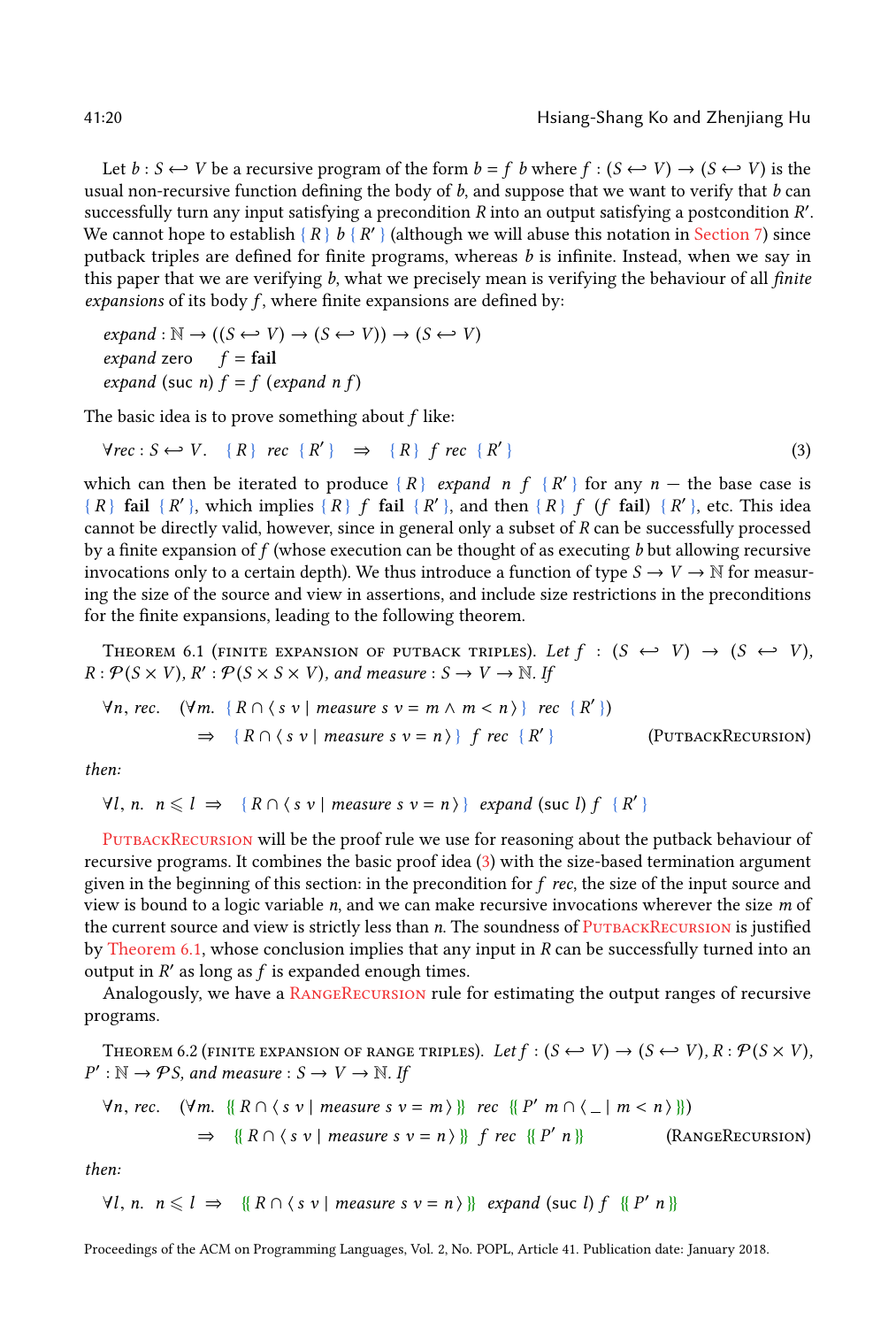```
keyalign : Eq K \Rightarrow (S \rightarrow K) \rightarrow (V \rightarrow K) \rightarrow (S \leftrightarrow V) \rightarrow (V \rightarrow S) \rightarrow ([S] \leftrightarrow [V])keyAlign ks kv b c =case
       normal [] [] exit []
            rearrV [] \rightarrow ()
                skip const ()
       normal (s::-) (v::-) | ks s = kv v exit (.:: )rearrS (s:: ss) \rightarrow (s, ss)rearrV (v :: vs) \rightarrow (v, vs)b
                    ∗ keyAlign ks kv b c
       adaptive (:: ) \lceil\lambda \_\, \rightarrow []
       adaptive ss (v:: ) | kv v \in map ks ss
            \lambda ss (v :: _) \rightarrow extract ks kv v ss
       adaptive (= (=::=)\lambda ss (v :: _) \rightarrow c v :: ss
   where
       extract: Eq K \Rightarrow (S \rightarrow K) \rightarrow (V \rightarrow K) \rightarrow V \rightarrow [S] \rightarrow [S]extract ks kv v (s:: ss) = if ks s == kv v then s:: sselse let (s' :: ss') = extract ks kv v ss
                                                                       in s' :: s :: ss'
```


The RANGERECURSION rule instructs us to derive an output range P' n that can depend on the logic variable n bound to the size of the input source and view in the precondition. (For example, the range triple we will derive for  $keyalign$  is  $\{-vs \mid length \, vs = n \}$   $keyalign \dots \{ss \mid length \, ss = n \}$ . Recursive invocations can be made in the derivation, and the estimated output range for a recursive invocation is  $P'$  m where m is the size of the current source and view, provided that m is strictly less than  $n -$  otherwise, the estimated output range will be empty. The conclusion of [Theorem 6.2](#page-19-4) justifies the soundness of RANGERECURSION, as it implies that every output in  $\bigcup_{n \in \mathbb{N}} P'$  *n* can be produced from some input of the right size in  $R$  as long as  $f$  is expanded enough times.

Having the two recursion rules, we are now ready to verify keyAlign.

## <span id="page-20-0"></span>7 VERIFYING KEY-BASED LIST ALIGNMENT

Alignment is a representative problem for bidirectional transformations [\[Bohannon et al.](#page-26-1) [2008;](#page-26-1) [Barbosa et al.](#page-26-2) [2010;](#page-26-2) [Diskin et al.](#page-27-13) [2011;](#page-27-13) [Pacheco et al.](#page-28-6) [2012;](#page-28-6) [Voigtländer et al.](#page-28-7) [2013;](#page-28-7) [McKinna](#page-27-14) [2016\]](#page-27-14). In this paper, we focus on the specialised (and asymmetric) setting where both the source and view are lists, which are consistent exactly when they have the same length and an element-level consistency relation is satisfied by each pair of the source and view elements at the same position. View elements may be inserted, deleted, modified, or reordered. To put the updated view list back into the source list, we need to align the two lists, i.e., decide for each view element to which source element it corresponds (if any), before we can invoke an element-level consistency restorer on the right pairs of source and view elements.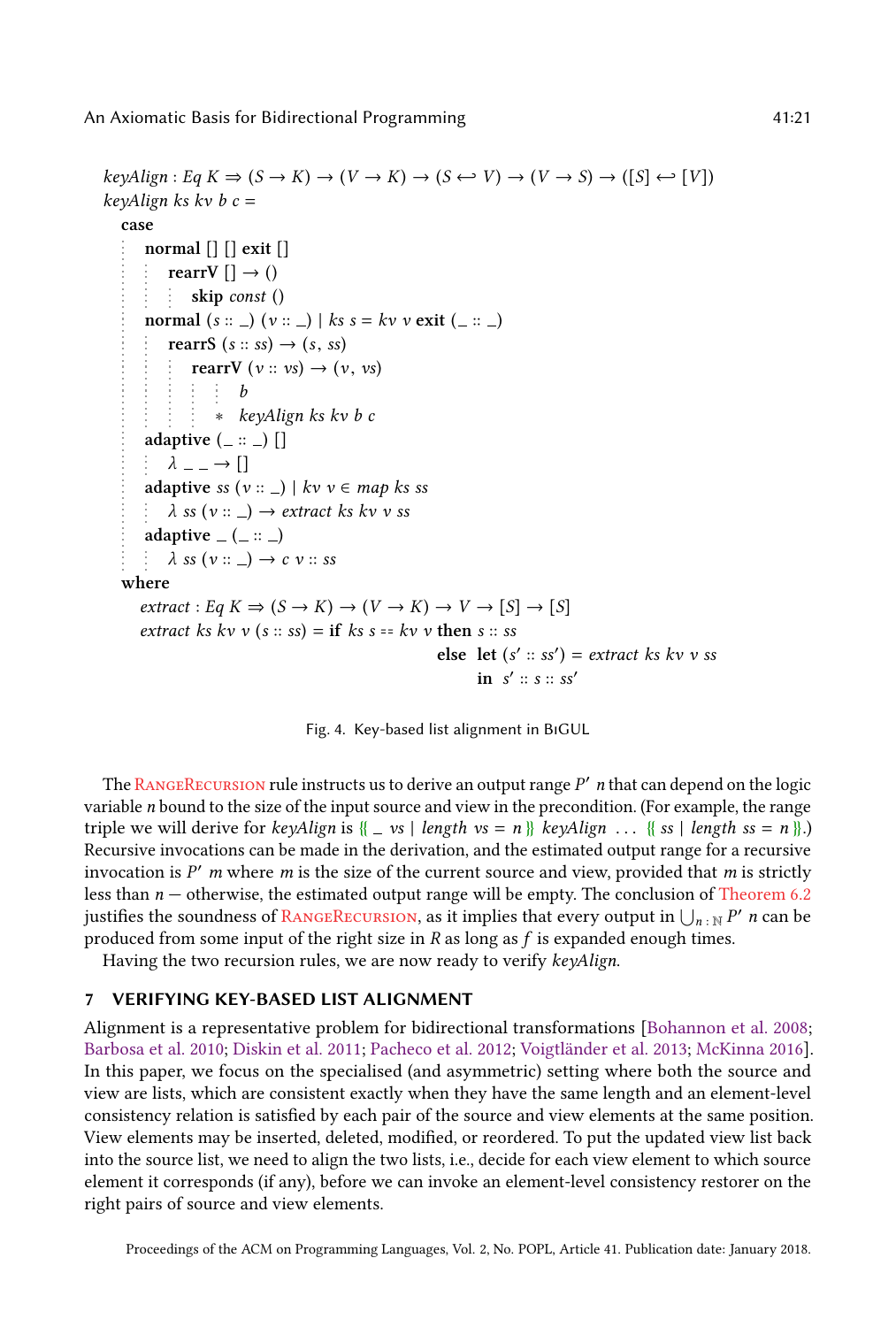Several variants of list alignment have been implemented in BiGUL [\[Zan et al.](#page-28-8) [2016;](#page-28-8) [Mendes et al.](#page-28-9) [2016\]](#page-28-9). In this paper we choose to verify a variant that is non-trivial and yet not overly complicated: key-based alignment, of which an implementation was presented and explained with a concrete scenario by [Hu and Ko](#page-27-9) [\[2017,](#page-27-9) Section 6.2]. Their program keyAlign is shown in [Figure 4.](#page-20-1) The types of source and view elements are S and V respectively. The program takes two functions  $ks: S \to K$ and  $kv: V \to K$  as arguments, which are used to extract a key value of type K from every source or view element, and the type  $K$  should support decidable equality. Two more arguments  $b$  and  $c$ are needed to deal with two of the three possible situations that can result from an alignment:

- $\bullet$  A view element  $\nu$  is deemed to correspond to a source element s only if their keys match, i.e.,  $ks s = kv v$ ; an element-level synchroniser  $b : S \leftrightarrow V$  will then be invoked on this pair of source and view elements.
- If no source element has the same key as a view element, a function  $c: V \to S$  will be used to create a temporary corresponding source; this temporary source will then be fully synchronised with the view using  $b$ .
- A source element will be deleted if there is no corresponding view element.

Here is a quick overview of the program: The first branch is the base case. The second branch deals with "happy coincidences": the head elements in the source and view lists match, so we can simply synchronise the heads and recursively process the tails. The third branch deletes everything in the source when the view is empty. The fourth branch is the most interesting: the head view element  $\nu$  has a corresponding source element (which is not at the head position), so we *extract* the first source element with the same key as  $\nu$  and put it at the head (intending to re-enter the second branch afterwards). When there is no source element corresponding to the head view element, the fifth and last branch uses c to create a temporary corresponding source element. Note that the program uses some partial functions, which are fine in HASKELL but not in AGDA: extract, for example, misses two cases for empty source lists, and these cases have to be added for verification in AGDA. These missing cases are irrelevant, however, since keyAlign does not invoke extract on empty source lists.

To verify  $keyAlipn$ , we need to make some assumptions about its arguments. For simplicity, we assume that  $b$  can compute successfully for any pair of source and view elements with the same key; also, b should guarantee that the updated source and the view will have the same key, apart from any other postcondition  $R': \mathcal{P}(S \times S \times V)$  it can establish. As a putback triple:

$$
\{ s \ v \mid ks \ s = kv \ v \} \ b \ \{ R' \cap (s' = v \mid ks \ s' = kv \ v \} \}
$$

We will abbreviate  $R' \cap (s' = v \mid ks s' = kv \ v)$  as T'. For the source-creating function c, since a created source will be further processed by b, we require the key of the created source to be the same as that of the view:

$$
\forall v. \quad ks\ (c\ v) = kv\ v
$$

We can then derive, for all  $n$ :

$$
\{- vs \mid length vs = n\}
$$
 key $Align$ ks  $kv$   $b$   $c$   $\{ ss' \text{ } ss \text{ } vs \mid \exists \overline{ss} \cdot T'^{\star} \text{ } ss' \overline{ss} \text{ } vs \land$   $Retentive$   $ss$   $vs \overline{ss}$ 

In the precondition, we use the length of the view list as the termination measure, but otherwise impose no restrictions on the source and view lists. In the postcondition, the relation  $T'$  \* :  $\mathcal{P}([\overline{S}] \times [S] \times [V])$  is defined inductively by the following two rules:

$$
T' \star []
$$
  
\n
$$
T' \star (s' :: ss') (\tilde{s} :: \tilde{s}\tilde{s}) (v :: vs) \Leftarrow T' s' \tilde{s} v \wedge T' \star ss' \tilde{s}\tilde{s} vs
$$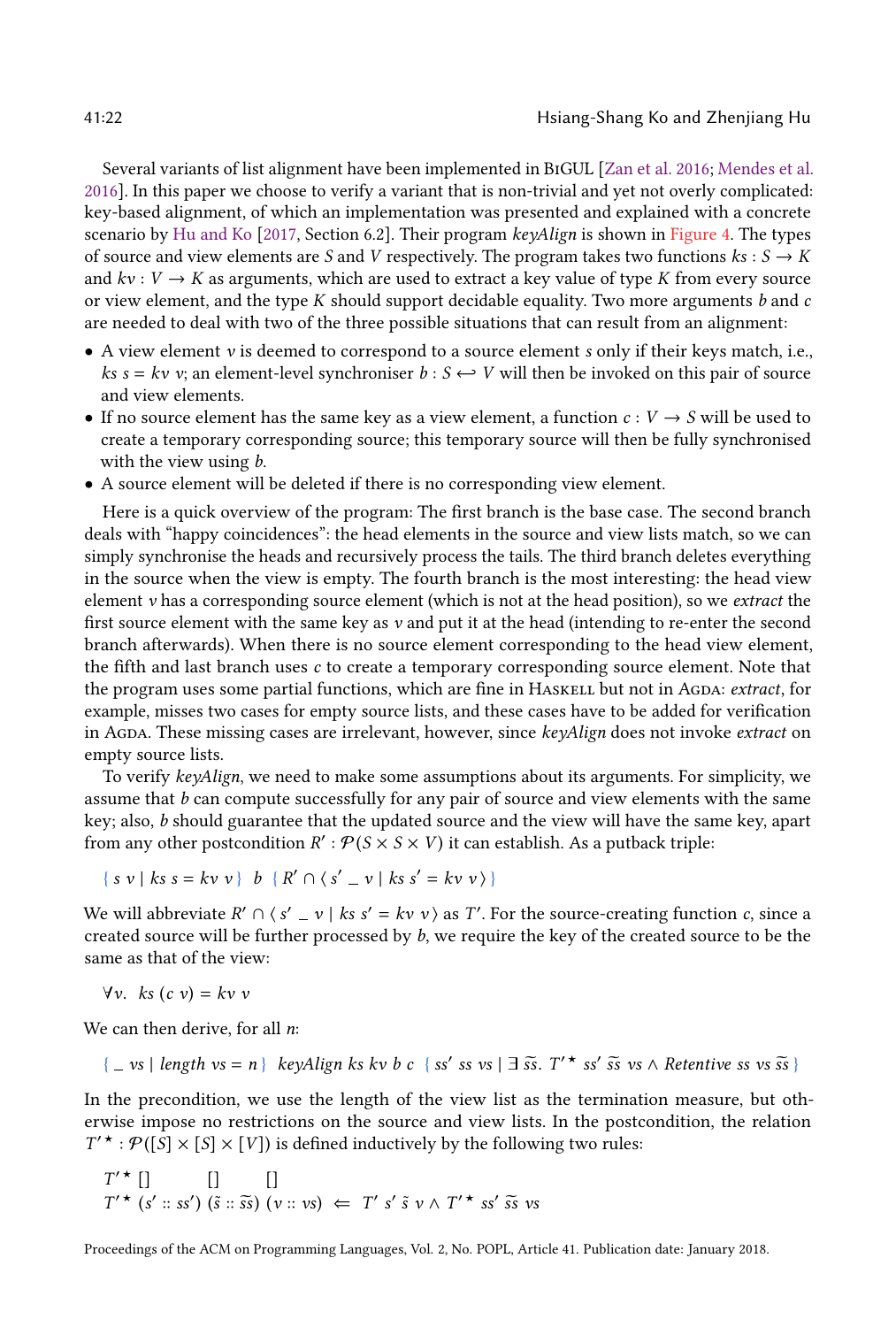The postcondition thus guarantees that the updated source list ss' will have the same length as vs, and for each pair of source element s' in ss' and view element v in vs at the same position, T' will be established for s', some source element  $\tilde{s}$ , and v. The elements  $\tilde{s}$  are collected into a list  $\tilde{s}\tilde{s}$ , and  $R_{\text{def}}$  and  $\tilde{s}$  are  $\tilde{s}$  are  $\tilde{s}$  are  $\tilde{s}$  are  $\tilde{s}$ . Retentive ss vs  $\tilde{s}$  says that  $\tilde{s}$  contains those source elements in ss that correspond to some view element in vs. This Retentive relation turns out to be slightly tricky to define, especially when we do not require that keys in a list are all unique; our definition says that if a key appears n times in the view list, then the first n elements with that key in the original source list will be retained.

Due to space restrictions, we only sketch the verification of the second normal branch and the second adaptive branch. The assertions for the second normal branch are as follows, where we omit the invocations of the rearrS, rearrV, and product rules since they are straightforward in this case:

```
normal (s::\_)(v::\_)| ks s = kv v exit (...):\{(s::\_)(v:: vs) | 1 + length vs = n \land ks s = kv v\}_{6}rearrS (s:: ss) \rightarrow (s, ss)rearrV (v:: vs) \rightarrow (v, vs)\{ s \vee \mid ks s = kv \vee \}b
                    \{T'\}\frac{1}{4} ∗ { _ vs | 1 + length vs = n }<sub>1</sub>
                 \{-vs \mid length vs = pred n \wedge pred n < n\}_2keyAlign ks kv b c
                    \{ss'ss vs \mid \exists \overline{ss}.\ T'\star ss'\overline{ss} \text{ vs } \wedge \text{ Retentive ss vs } \overline{ss}\}_{3}\frac{1}{2} (s' :: ss') (s :: ss) (v :: vs) | T' s' s v \wedge \exists \widetilde{ss}. T'^* ss' \widetilde{ss} vs \wedge Retentive ss vs \widetilde{ss} \frac{1}{4}{ (s' :: ss') ss (v :: vs) |
             \exists \widetilde{s}s. T'* (s' :: ss') \widetilde{s}s (v :: vs) \wedge Retentive ss (v :: vs) \widetilde{s}s \wedge ks s' = kv v } 5
```
We first look at how the PUTBACKRECURSION rule is applied. Assertion 1 is the actual precondition for the recursive invocation, and we rewrite it into assertion 2, saying that the length of the view list at this point is *pred n*, which is strictly less than *n* since assertion 1 says that *n* is a successor. (The predecessor function is defined by *pred* zero = zero and *pred* (suc *n*) = *n*, so *pred n* is not necessarily less than n.) The recursive invocation will thus succeed and establish assertion 3. For the postconditions, the rearrS, rearrV, and product rules give us assertion 4, while we need to prove assertion 5. The last conjunct ks  $s' = kv$  v in assertion 5 is part of T' s' s v in assertion 4 by definition. From T' s' s v and  $\exists \tilde{s}$ , T'  $\star$  ss'  $\tilde{s}$  vs in assertion 4, we see that we should use s ::  $\tilde{s}$ s as the new  $\tilde{s}$ s in assertion 5. We are left to prove *Retentive* (s :: ss) (v :: vs) (s ::  $\tilde{s}$ s) (since ss in assertion 5 is s  $::$  ss in assertion 4), which is implied by Retentive ss vs  $\tilde{ss}$  in assertion 4 and  $ks s = kv v$  in assertion 6.

Now we turn to the second adaptive branch:

adaptive ss  $(v:: ) | kv v \in map$  ks ss

 $\{ss(v::\_)\mid kv\vee\in map\;ks\;ss\}_{1}$ { ss (v :: vs) |  $\langle$  (s :: ) (v :: ) | ks s = kv v  $\rangle$  (extract ks kv v ss) (v :: vs) }<sub>2</sub>  $\lambda$  ss (v :: \_)  $\rightarrow$  extract ks kv v ss  $\{ ss' \; ss \; (v :: vs) \; |$  $\langle ss' \text{ } ss \text{ } v \text{ } s \rangle = \overline{ss}$ . T'  $\star$  ss'  $\overline{ss}$  vs  $\wedge$  Retentive ss vs  $\overline{ss}$   $\rangle$  ss' (extract ks kv v ss) (v :: vs)  $\frac{1}{3}$  $\{ ss' \text{ } ss \text{ } vs \text{ } | \exists \ \tilde{ss}. \ T' \star \ ss' \ \tilde{ss} \ \text{ } vs \ \land \text{ } \text{ } s \text{ } vs \ \tilde{ss} \}$ 

Assertion 1 (where we omit the negations of the previous main conditions) implies assertion 2, which is the condition for re-entering the second normal branch: the source list ss must be non-empty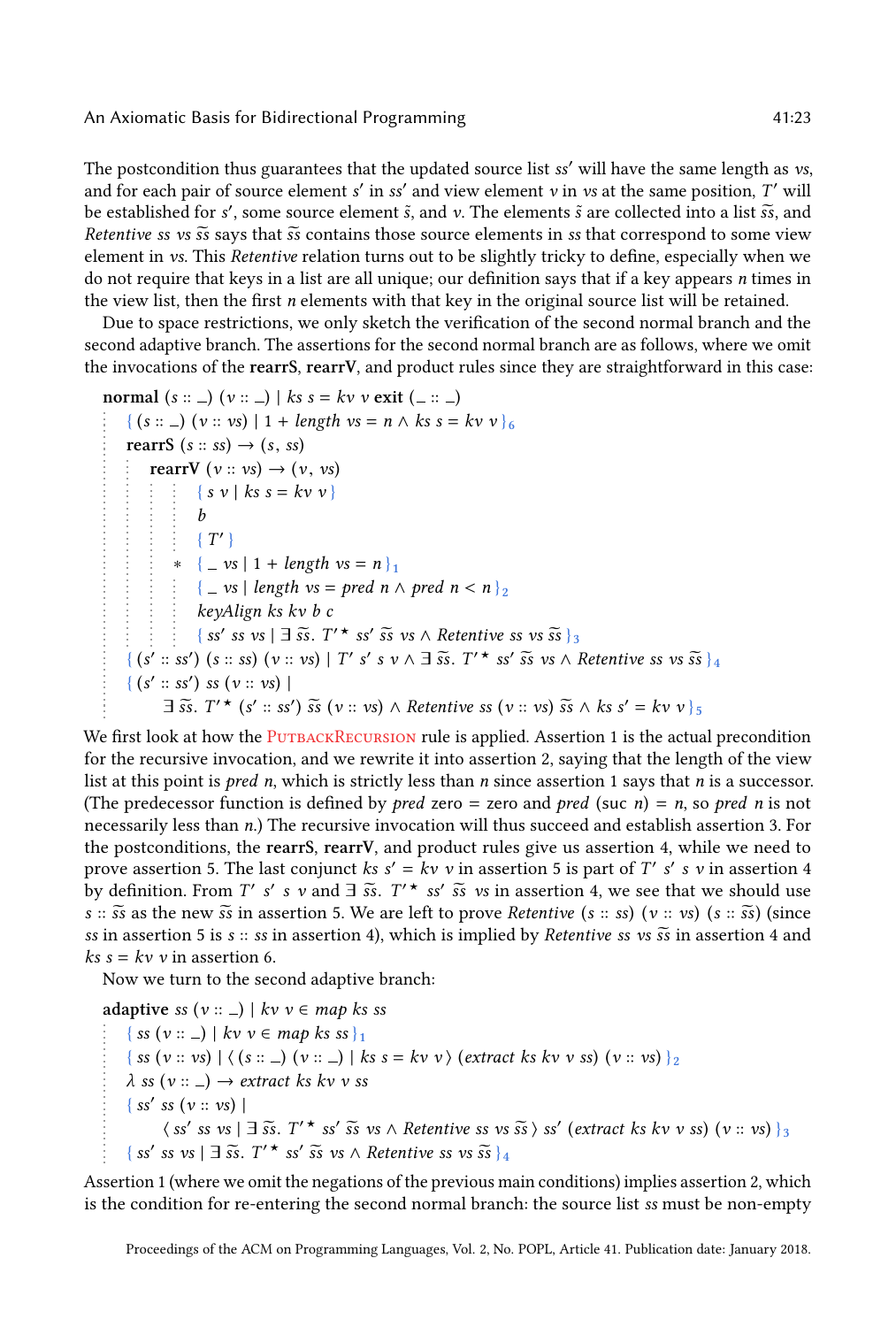so that extract ks kv  $v$  ss will successfully produce a non-empty list, whose head will then have the same key as the head view element  $\nu$ . After adaptation, the rerunning of the case establishes assertion 3, which should be shown to imply assertion 4, the final postcondition. Assertion 3 says that  $T'$   $\star$  holds for the updated source list ss', some list  $\tilde{s}$  of source elements, and the view list, and we can directly use  $\tilde{s}$  as the witness and establish the first conjunct in assertion 4. Assertion 3 al we can directly use  $\tilde{s}$  as the witness and establish the first conjunct in assertion 4. Assertion 3 also says that  $\tilde{s}$  retains certain elements from the adapted source list, which is just the original source list with its first source element having key kv v moved to the head position, so we know that  $\tilde{s}$ retains the same elements in the original source list as well. This is an illustrative example showing that adaptation should be done cautiously to maintain sufficient similarity between the adapted source and the original source, or otherwise it can be immensely difficult to prove the implication from the adapted postcondition to the final postcondition.

We should not forget to derive a range triple for keyAlign. For simplicity, let us derive:

 $\forall n. \quad {\{\_\} vs \mid length vs = n {\}\}$  keyAlign ks kv b c  ${\{\} ss \mid length ss = n {\}\}$ 

assuming:

 $\{ \{ s \ v \mid ks s = kv v \} \} \; b \; \{ \_ \}$ 

That is, if b is capable of producing everything, then  $keyalign$  ks kv b c can also produce everything. If  $T' \subseteq \langle s' - v \mid C \ s' \ v \rangle$  for some element-level consistency relation  $C : P(S \times V)$ , then by [Theorem 5.4](#page-16-0) we know that for any source list, get (keyAlign ks kv b c) will successfully produce a view list of the same length, and each pair of source and view elements at the same position will satisfy C. For the derivation, again due to space restrictions we can only give a quick sketch: We only need to derive ranges for the two normal branches. The output range of the first branch can be derived as  $\langle \lceil \rceil \rceil = n$  — that is, the branch can produce empty lists when  $0 = n$ ; as for the output range of the second branch, we can derive  $\langle (-::ss) | 1 + length ss = n \rangle$ . Their union is the output range of the entire case, and is indeed  $\langle ss | length ss = n \rangle$ .

## <span id="page-23-0"></span>8 DISCUSSION

How expressive is BiGUL (especially compared with existing languages)? The expressive power of the version of BiGUL used in this paper mainly stems from its case construct, which has gone beyond [Foster et al.'](#page-27-1)s [\[2007\]](#page-27-1) "general conditional" and allows, in particular, key-based list alignment to be implemented using only simple and general-purpose primitives for the first time. (In the original BiGUL [\[Ko et al.](#page-27-4) [2016\]](#page-27-4), the case analysis constructs were essentially the same as [Foster](#page-27-1) [et al.'](#page-27-1)s conditionals, and key-based list alignment had to be provided as an extra and complex primitive.)

Regarding alignment, [Barbosa et al.'](#page-26-2)s [\[2010\]](#page-26-2) "matching lenses" offer several sophisticated matching strategies, some of which can be hard to implement "nicely" in BiGUL so far. However, matching lenses are special-purpose and require the invention of dedicated laws, and the essential components are built from scratch, whereas BiGUL is designed with the ultimate aim of expressing all lenses using just a fixed set of simple primitives, like what we can do in general-purpose languages. In particular, we can program alignment in BiGUL without having to bake special-purpose concepts like [Barbosa et al.'](#page-26-2)s "chunks", "rigid complements", "resources" etc into the language.

While seemingly simple, BiGUL has been successfully employed in several practical scenarios, including web server configuration adaptation [\[Colson et al.](#page-27-15) [2016\]](#page-27-15), parsing and reflective printing [\[Zhu et al.](#page-28-10) [2016\]](#page-28-10), synchronisation of feature configurations and use cases [\[Zhao et al.](#page-28-11) [2016\]](#page-28-11), and synchronisation of executable programs and proof scripts [\[Kinoshita and Nakano](#page-27-16) [2017\]](#page-27-16).

BiGUL claims to be "putback-based" but is still a lens language. Is there really a fundamental difference between BiGUL and previous "get-based" lens languages? Regarding language definition,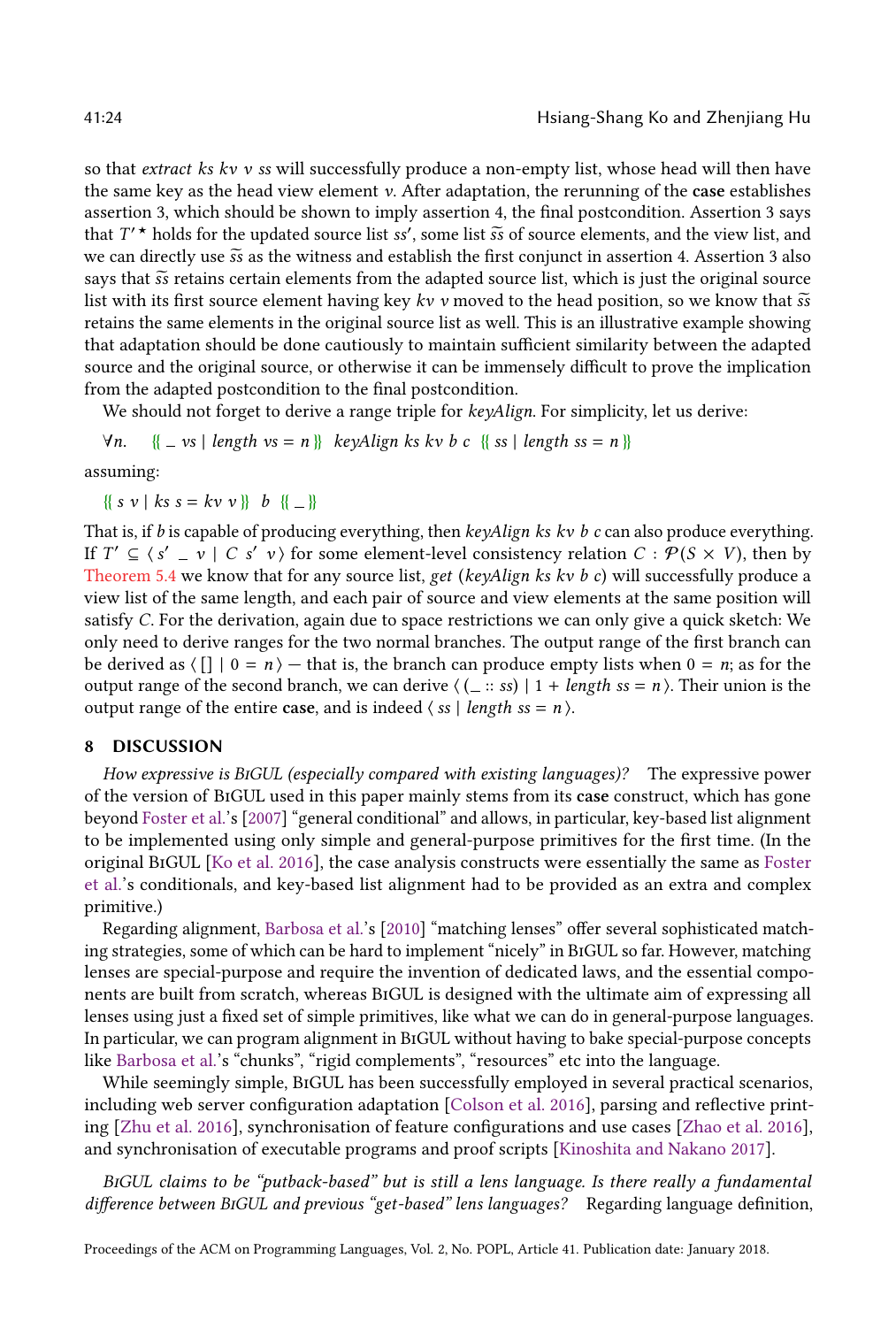BiGUL programs denote lenses and have to be defined in both directions, exactly the same as other lens languages. It is when it comes to using the lenses that the distinction between the getand put-based approaches becomes meaningful. The majority of lens languages are get-based, as explained by [Foster](#page-27-7) [\[2009\]](#page-27-7) below his Lemma 2.2.6: 'Lens programmers often feel like they are writing the forward transformation (because the names of primitives typically connote the forward transformation) and getting the backward transformation "for free" '. [Matsuda and Wang](#page-27-17) [\[2015\]](#page-27-17), for example, explicitly state that their language adopts this design. [Foster et al.](#page-27-1) [\[2007\]](#page-27-1) also clearly show in their Figure 8 that their lens programs are supposed to be constructed like writing get, and [Bohannon et al.'](#page-27-18)s [\[2006\]](#page-27-18) relational lenses are written like database queries, which are get transformations. Their programs can be (and are usually) enriched with putback information to allow more control, but that makes constructing and understanding the programs more awkward (see the next paragraph). By contrast, BiGUL's putback-based design lets the programmer construct programs purely in the put direction. The Hoare-style logic helps to clearly distinguish the two approaches for the first time: it is possible to precisely reason about bidirectional behaviour purely in the put direction, whereas it is unthinkable that the same can be achieved in the get direction. This might explain that there is only one comparable (but still much less powerful) reasoning framework: the totality lemmas of [Foster et al.](#page-27-1) [\[2007\]](#page-27-1), which can only establish properties equivalent to triples of the form  $\{- \}$  b  $\{P\}$  and  $\{ s \vee P s \wedge Q v \}$  b  $\{- \}$  where  $P : \mathcal{P} S$  and  $Q : \mathcal{P} V$ .

Didn't some get-based approaches also offer the ability to control putback behaviour? Why switch to the putback-based approach? To name a few, the "fixup functions" in [Foster et al.'](#page-27-1)s [\[2007\]](#page-27-1) "general conditionals" (for branch switching), the parameters of [Bohannon et al.'](#page-27-19)s [\[2005\]](#page-27-19) join\_template (for resolving ambiguous deletions), and the alignment keywords like "key" and "best" in the Boomerang language [\[Bohannon et al.](#page-26-1) [2008;](#page-26-1) [Barbosa et al.](#page-26-2) [2010\]](#page-26-2) (for specifying keys and matching strategies during alignment) are all constructs which appear in programs designed to look like forward transformations but are meaningful only in the putback direction. Constructs with similar purposes can also be found in bidirectionalisation approaches, such as [Voigtländer et al.'](#page-28-7)s [\[2013\]](#page-28-7) "shape bidirectionaliser plug-ins" (for programming shape changes). Apart from offering only limited and/or special-purpose customisation of putback behaviour, the fundamental problem with these languages is that their programs contain an ad hoc mixture of forward and backward information, and to properly understand such programs, the only way is to reason in both directions and in terms of the complex underlying semantics. In other words, it is hard to come up with easy-to-use reasoning principles for these languages, and since reasoning principles reflect and even guide how we program, this indicates that these languages fail to deliver an easy-to-use abstraction. BiGUL is unique since it offers a successful abstraction in which bidirectional programs become unidirectional and can still be precisely reasoned about, as clearly reflected in the Hoare-style logic.

The semantics of range triples [\(Theorem 5.2\)](#page-15-1) is about the get direction; consequently, doesn't [Theo](#page-16-0)[rem 5.4](#page-16-0) say that we need to reason in both directions anyway, undermining the claim that putback-based *reasoning is sufficient?* Range triples are used only for establishing the domain of  $get$  — even without a range triple, a strong enough putback triple alone (i.e., one whose precondition is always true) can already imply that the get behaviour is constrained by the consistency relation [\(Theorem 3.8\)](#page-5-2). And, starting from [Lemma 5.3,](#page-15-2) we have explained how range triples can be understood and derived by thinking in the putback direction, without having to introduce the get semantics (except for the precondition of replace, which is only a minor exception though); this is particularly evident in the case range rule, which is much more awkward to interpret in the get direction. Even if a sceptical reader insisted on thinking about range triples in the get direction, it would still be much easier to prove that get is contained in the precondition for  $put$  (as required by [Theorem 5.4\)](#page-16-0) than to prove that it is contained in the consistency relation, which is usually much smaller than the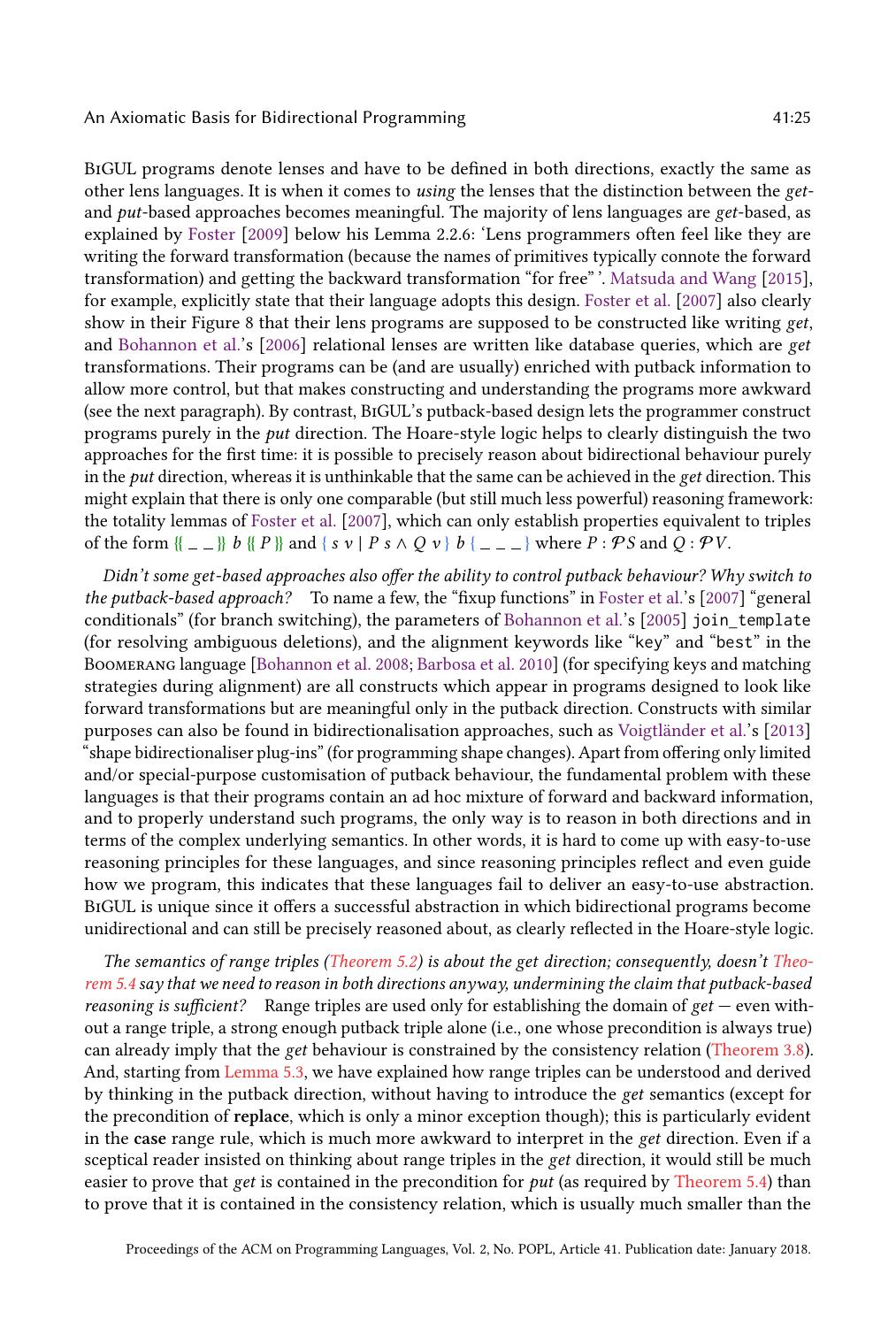precondition for put. The indisputable fact is that the major work is done in derivations of putback triples, making the reasoning putback-based.

Where is lens composition? In terms of consistency, the behaviour of lens composition is just relational composition; on the other hand, the retentive behaviour of lens composition is rather chaotic and hard to reason about, because its put direction is defined in terms of both the put and get directions of the lenses being composed. We can formulate a rule like:

$$
\{a b' | \exists b, c. \, R \, a \, c \wedge R' \, a \, b \wedge U' \, b' \, b \, c\} \quad l \quad \{(a' - b) \, R' \, a' \, b) \cap T'\}
$$
  

$$
\{a b' | \exists b, c. \, R \, a \, c \wedge R' \, a \, b \wedge U' \, b' \, b \, c\} \quad l \quad \{(P')\}
$$
  

$$
\{b c | \exists a. \, R' \, a \, b \wedge R \, a \, c\} \quad r \quad \{U'\}
$$
  

$$
\{R \cap (a - | P' \, a) \} \quad l \circ r \quad \{a' \, a \, c \mid \exists b, b' \, T' \, a' \, a \, b' \wedge U' \, b' \, b \, c\}
$$

and we have actually proved that the rule is sound, but the form of the rule is too complex to be easily usable. We will need to find a sweet spot and design a composition rule that is perhaps not as general as the above one but can still say enough about the retentive behaviour; most importantly, this rule should give guidance on how composition can be used and reasoned about in practice. It should be noted that while composition is included in other languages like [Foster et al.'](#page-27-1)s [\[2007\]](#page-27-1) original lenses (and in fact the Haskell port of BiGUL), the problem with controlling the retentive behaviour of composition has always existed, as discussed by, e.g., [Diskin et al.](#page-27-13) [\[2011,](#page-27-13) Section 2.2].

Are there more examples of verified BIGUL programs? In the supplementary AGDA code, there is one more program replaceAll which replaces all the elements in a source list with a view:

```
replacedll : Eq A \Rightarrow [A] \leftrightarrow Areplacedll = caseadaptive [] ]\lambda = x \rightarrow x ::normal (.:: []) ] = ext (]::: [])rearrS (s::[])\rightarrow sreplace
                  normal = = exit (= :: = :: = )rearrS (s:: ss) \rightarrow (s, ss)rearrV v \rightarrow (v, v)replace
                        ∗ replaceAll
```
for which the following triples are verified:

\n- $$
\forall n.
$$
 {ss = | length ss = n} replaceAll
\n- {ss' ss v | (\forall t. t \in ss' \Rightarrow t = v) \land (ss \neq [] \Rightarrow length ss' = length ss}
\n- $\forall n.$  {ss = | length ss = n} replaceAll { (s' :: ss') | 1 + length ss' = n \land \forall t. t \in ss' \Rightarrow s' = t }
\n

This example helps to clarify the misconception that, when programming  $put$ , the programmer still needs to have a get in mind — rather, what the programmer needs to have in mind is a consistency relation ( $\langle ss' \ v | \ \forall t. \ t \in ss' \Rightarrow t = v \rangle$  in this case), which may be functional but does not need to be executable. The range triple is also interesting as it has a non-trivial output range be executable. The range triple is also interesting as it has a non-trivial output range.

Rather than developing more examples at this stage, we plan to move forward and aim for the verification of practical bidirectional applications. This will require better mechanised support than the current Agda formalisation, which is exceedingly tedious to work with. We plan to adapt the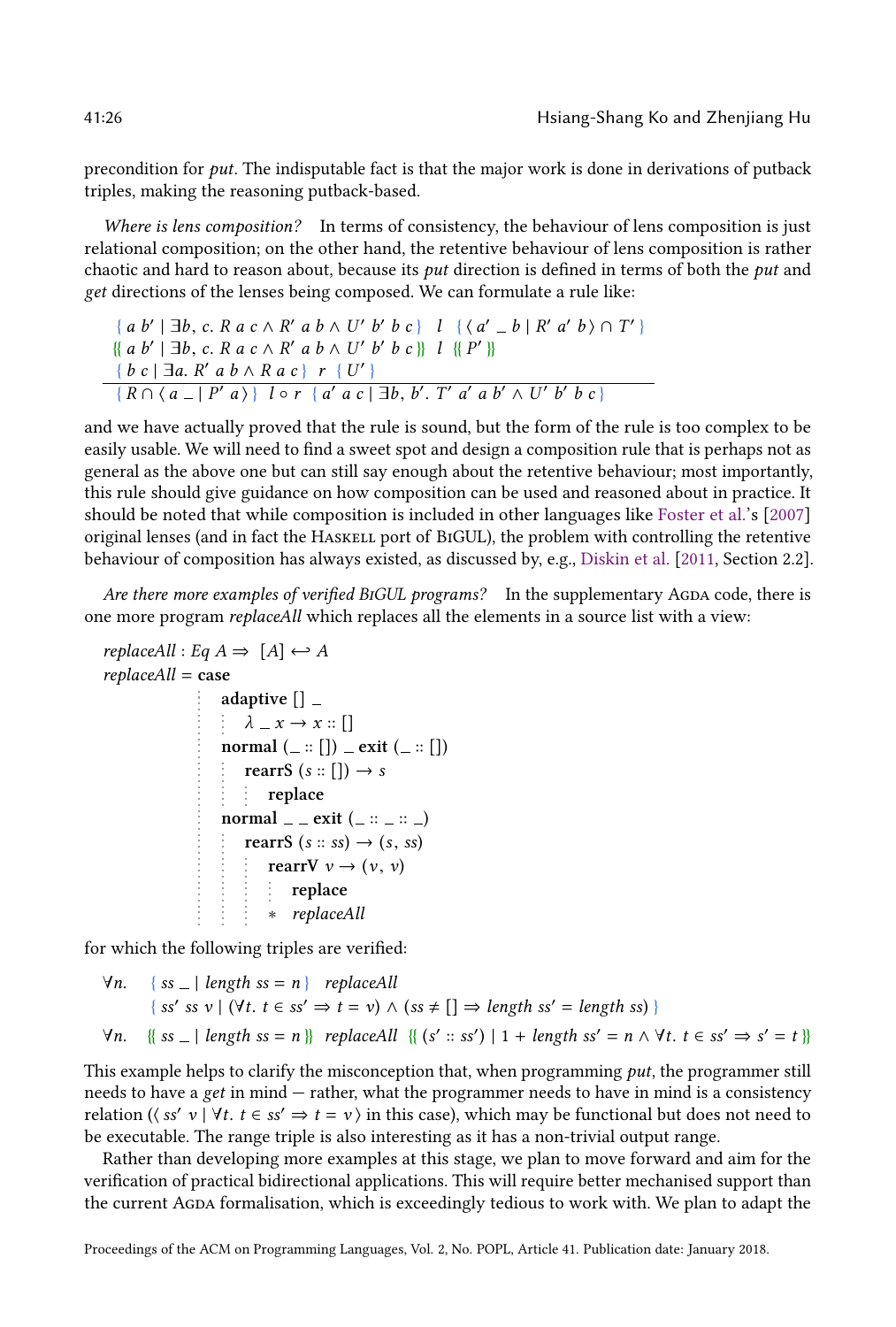Hoare-style logic for automated theorem proving (perhaps in the style of LIQUIDHASKELL [\[Vazou](#page-28-12) [et al.](#page-28-12) [2014\]](#page-28-12)), so as to verify larger-scale bidirectional programs with reasonable effort.

## <span id="page-26-0"></span>9 CONCLUSION

Based on [Lemma 2.3,](#page-3-3) it has been argued that "putback" is the essence of bidirectional programming [\[Fischer et al.](#page-27-20) [2015b\]](#page-27-20). We would like to amend this statement: putback-based reasoning is the essence of bidirectional programming. With the Hoare-style logic for BiGUL, we have demonstrated how we can understand a BiGUL program's bidirectional behaviour by reasoning exclusively about its putback behaviour, reducing bidirectional programming to unidirectional programming.

Bidirectional programming has been based on a declarative model, in which the programmer writes a consistency specification and relies on the system to produce a well-behaved implementation, whose consistency restoration behaviour can be customised to varying extents but usually in ad hoc and/or awkward ways. However, it has long been realised that declarative approaches are hardly enough for practical bidirectional applications (see, e.g., [Stevens](#page-28-1) [\[2010,](#page-28-1) Section 4.1]). The bidirectional transformations community currently concentrates on the exploration of more forms of well-behavedness laws (see, e.g., [Cheney et al.](#page-27-21) [\[2017\]](#page-27-21)), but we should not be satisfied with only well-behavedness guarantees. Instead, we should also start aiming to precisely characterise the behaviour of bidirectional programs like what the BiGUL programmer can now do with the Hoare-style logic, and only then can we think about more complex bidirectional applications and the verification of their consistency restoration behaviour.

More broadly, we believe that programming languages should be shipped with reasoning principles — even domain-specific languages deserve domain-specific reasoning principles, to justify that the languages offer adequate abstractions, and to help the programmer to work effectively and reliably with those abstractions. In the case of BiGUL, the Hoare-style logic reflects the somewhat stateful nature of BiGUL programming, and is designed domain-specifically such that the programmer can work out the precise behaviour of BiGUL programs with reasonable effort (rather than breaking the abstraction and working with the messier underlying semantics). Moreover, the evolution of BiGUL is partly prompted by the development of the Hoare-style logic, whose eventual simplicity justifies BiGUL's current design. If, as [Dijkstra](#page-27-22) [\[1974\]](#page-27-22) argued, programs and their correctness proofs should grow hand in hand, then programming languages and their reasoning principles ought to be developed together as well. BiGUL and its Hoare-style logic make a nice example of this statement.

### ACKNOWLEDGEMENTS

We would like to thank Jeremy Gibbons, Li Liu, and Zirun Zhu for commenting on drafts of this paper, Shin-Cheng Mu for the fruitful discussions during his visit at NII, and Zhixuan Yang for proofreading the manuscript. We also thank the anonymous reviewers for their valuable comments, and our shepherd James Cheney for checking a nearly final version of this paper. This work is partially supported by the Japan Society for the Promotion of Science (JSPS) Grant-in-Aid for Scientific Research (A) No. 25240009 and (S) No. 17H06099.

#### REFERENCES

<span id="page-26-2"></span>Davi M. J. Barbosa, Julien Cretin, Nate Foster, Michael Greenberg, and Benjamin C. Pierce. 2010. Matching Lenses: Alignment and View Update. In International Conference on Functional Programming (ICFP'10). ACM, 193–204. [https:](https://doi.org/10.1145/1863543.1863572) [//doi.org/10.1145/1863543.1863572](https://doi.org/10.1145/1863543.1863572)

<span id="page-26-1"></span>Aaron Bohannon, J. Nathan Foster, Benjamin C. Pierce, Alexandre Pilkiewicz, and Alan Schmitt. 2008. Boomerang: Resourceful Lenses for String Data. In Symposium on Principles of Programming Languages (POPL'08). ACM, 407–419. <https://doi.org/10.1145/1328897.1328487>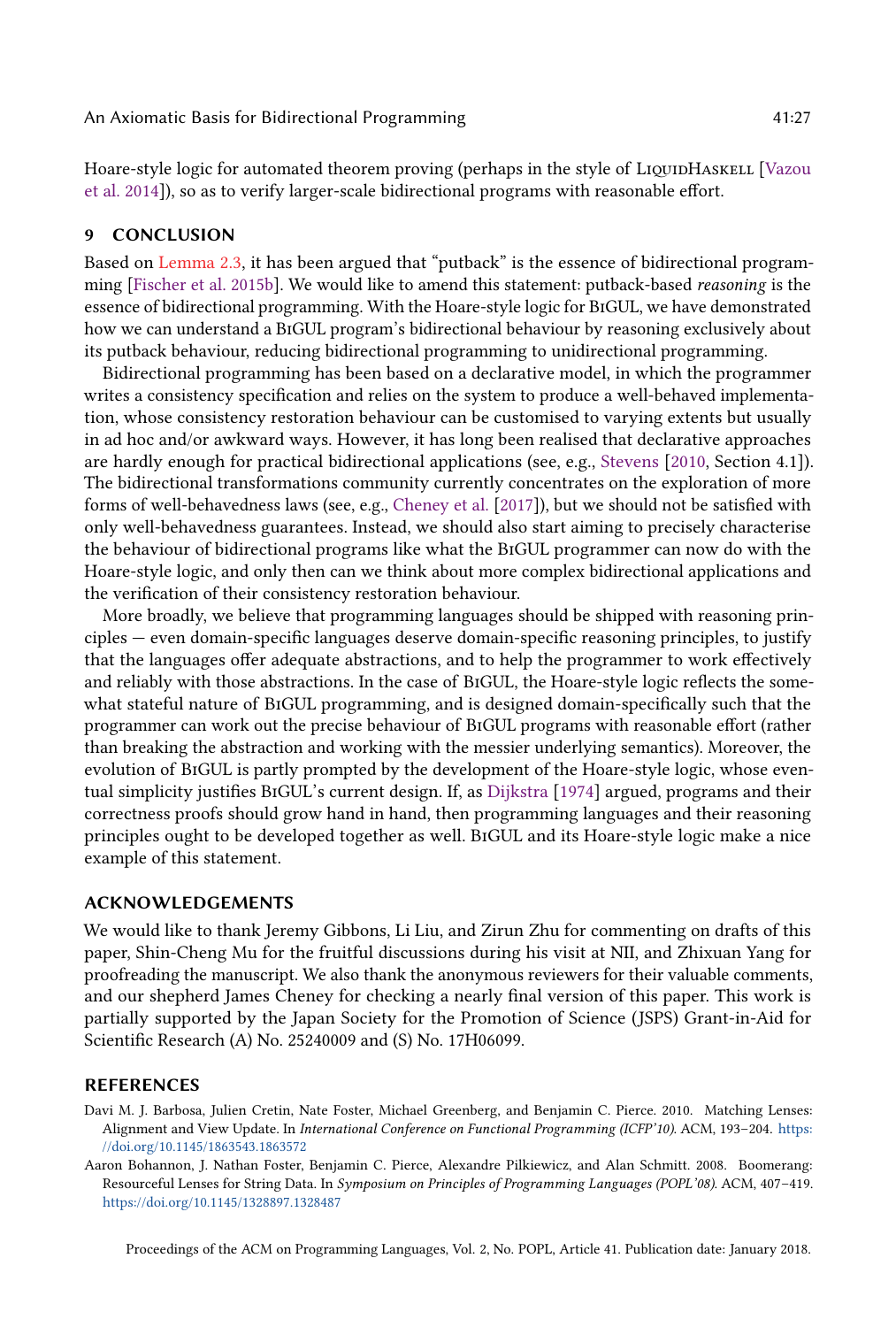#### 41:28 Hsiang-Shang Ko and Zhenjiang Hu

- <span id="page-27-19"></span>Aaron Bohannon, Benjamin C. Pierce, and Jeffrey A. Vaughan. 2005. Relational Lenses: A Language for Updatable Views. Technical Report. Department of Computer and Information Science, University of Pennsylvania. [http://www.cis.upenn.](http://www.cis.upenn.edu/~bcpierce/papers/dblenses-tr.pdf) [edu/~bcpierce/papers/dblenses-tr.pdf](http://www.cis.upenn.edu/~bcpierce/papers/dblenses-tr.pdf)
- <span id="page-27-18"></span>Aaron Bohannon, Benjamin C. Pierce, and Jeffrey A. Vaughan. 2006. Relational Lenses: A Language for Updatable Views. In Symposium on Principles of Database Systems (PODS'06). ACM, 338–347. <https://doi.org/10.1145/1142351.1142399>
- <span id="page-27-12"></span>Venanzio Capretta. 2005. General Recursion via Coinductive Types. Logical Methods in Computer Science 1, 2 (2005), 1–28. [https://doi.org/10.2168/LMCS-1\(2:1\)2005](https://doi.org/10.2168/LMCS-1(2:1)2005)
- <span id="page-27-21"></span>James Cheney, Jeremy Gibbons, James McKinna, and Perdita Stevens. 2017. On Principles of Least Change and Least Surprise for Bidirectional Transformations. Journal of Object Technology 16, 1 (2017), 3:1–31. <https://doi.org/10.5381/jot.2017.16.1.a3>
- <span id="page-27-15"></span>Kevin Colson, Robin Dupuis, Lionel Montrieux, Zhenjiang Hu, Sebastián Uchitel, and Pierre-Yves Schobbens. 2016. Reusable Self-Adaptation through Bidirectional Programming. In International Symposium on Software Engineering for Adaptive and Self-Managing Systems (SEAMS'16). ACM, 4–15. <https://doi.org/10.1145/2897053.2897055>
- <span id="page-27-0"></span>Krzysztof Czarnecki, J. Nathan Foster, Zhenjiang Hu, Ralf Lämmel, Andy Schürr, and James F. Terwilliger. 2009. Bidirectional Transformations: A Cross-Discipline Perspective. In International Conference on Model Transformation (Lecture Notes in Computer Science), Vol. 5563. Springer, 260–283. [https://doi.org/10.1007/978-3-642-02408-5\\_19](https://doi.org/10.1007/978-3-642-02408-5_19)
- <span id="page-27-22"></span>Edsger W. Dijkstra. 1974. Programming as a Discipline of Mathematical Nature. Amer. Math. Monthly 81, 6 (1974), 608–612. <https://doi.org/10.2307/2319209>
- <span id="page-27-13"></span>Zinovy Diskin, Yingfei Xiong, and Krzysztof Czarnecki. 2011. From State- to Delta-Based Bidirectional Model Transformations: the Asymmetric Case. Journal of Object Technology 10 (2011), 6:1-25. <https://doi.org/10.5381/jot.2011.10.1.a6>
- <span id="page-27-10"></span>Sebastian Fischer, Zhenjiang Hu, and Hugo Pacheco. 2015a. A Clear Picture of Lens Laws. In International Conference on Mathematics of Program Construction (Lecture Notes in Computer Science), Vol. 9129. Springer, 215–223. [https:](https://doi.org/10.1007/978-3-319-19797-5_10) [//doi.org/10.1007/978-3-319-19797-5\\_10](https://doi.org/10.1007/978-3-319-19797-5_10)
- <span id="page-27-20"></span>Sebastian Fischer, Zhenjiang Hu, and Hugo Pacheco. 2015b. The Essence of Bidirectional Programming. SCIENCE CHINA Information Sciences 58, 5 (2015), 1–21. <https://doi.org/10.1007/s11432-015-5316-8>
- <span id="page-27-7"></span>John Nathan Foster. 2009. Bidirectional Programming Languages. Ph.D. Dissertation. University of Pennsylvania. [http:](http://repository.upenn.edu/edissertations/56) [//repository.upenn.edu/edissertations/56](http://repository.upenn.edu/edissertations/56)
- <span id="page-27-1"></span>J. Nathan Foster, Michael B. Greenwald, Jonathan T. Moore, Benjamin C. Pierce, and Alan Schmitt. 2007. Combinators for Bidirectional Tree Transformations: A Linguistic Approach to the View-Update Problem. ACM Transactions on Programming Languages and Systems 29, 3 (2007), 17. <https://doi.org/10.1145/1232420.1232424>
- <span id="page-27-2"></span>Nate Foster, Kazutaka Matsuda, and Janis Voigtländer. 2012. Three Complementary Approaches to Bidirectional Programming. In Generic and Indexed Programming. Lecture Notes in Computer Science, Vol. 7470. Springer, 1–46. [https://doi.org/10.](https://doi.org/10.1007/978-3-642-32202-0_1) [1007/978-3-642-32202-0\\_1](https://doi.org/10.1007/978-3-642-32202-0_1)
- <span id="page-27-11"></span>Jeremy Gibbons. 2007. Datatype-Generic Programming. In Datatype-Generic Programming. Lecture Notes in Computer Science, Vol. 4719. Springer, 1–71. [https://doi.org/10.1007/978-3-540-76786-2\\_1](https://doi.org/10.1007/978-3-540-76786-2_1)
- <span id="page-27-5"></span>C. A. R. Hoare. 1969. An Axiomatic Basis for Computer Programming. Commun. ACM 12, 10 (1969), 576–580. [https:](https://doi.org/10.1145/363235.363259) [//doi.org/10.1145/363235.363259](https://doi.org/10.1145/363235.363259)
- <span id="page-27-8"></span>Martin Hofmann, Benjamin Pierce, and Daniel Wagner. 2011. Symmetric Lenses. In Symposium on Principles of Programming Languages (POPL'11). ACM, 371–384. <https://doi.org/10.1145/1925844.1926428>
- <span id="page-27-9"></span>Zhenjiang Hu and Hsiang-Shang Ko. 2017. Principles and Practice of Bidirectional Programming in BiGUL. Draft lecture notes for the Oxford Summer School on Bidirectional Transformations. [https://bitbucket.org/prl\\_tokyo/bigul/raw/master/](https://bitbucket.org/prl_tokyo/bigul/raw/master/SSBX16/tutorial.pdf) [SSBX16/tutorial.pdf](https://bitbucket.org/prl_tokyo/bigul/raw/master/SSBX16/tutorial.pdf)
- <span id="page-27-3"></span>Zhenjiang Hu, Hugo Pacheco, and Sebastian Fischer. 2014. Validity Checking of Putback Transformations in Bidirectional Programming. In International Symposium on Formal Methods (Lecture Notes in Computer Science), Vol. 8442. Springer, 1–15. [https://doi.org/10.1007/978-3-319-06410-9\\_1](https://doi.org/10.1007/978-3-319-06410-9_1)
- <span id="page-27-16"></span>Daisuke Kinoshita and Keisuke Nakano. 2017. Bidirectional Certified Programming. In International Workshop on Bidirectional Transformations (BX'17). CEUR-WS.org, 31–38. <http://ceur-ws.org/Vol-1827/paper7.pdf>
- <span id="page-27-4"></span>Hsiang-Shang Ko, Tao Zan, and Zhenjiang Hu. 2016. BiGUL: A Formally Verified Core Language for Putback-Based Bidirectional Programming. In Workshop on Partial Evaluation and Program Manipulation (PEPM'16). ACM, 61–72. <https://doi.org/10.1145/2847538.2847544>
- <span id="page-27-6"></span>Nuno Macedo, Hugo Pacheco, Alcino Cunha, and José N. Oliveira. 2013. Composing Least-Change Lenses. In International Workshop on Bidirectional Transformations (Electronic Communications of the EASST). EASST. [https://doi.org/10.14279/tuj.](https://doi.org/10.14279/tuj.eceasst.57.868) [eceasst.57.868](https://doi.org/10.14279/tuj.eceasst.57.868)
- <span id="page-27-17"></span>Kazutaka Matsuda and Meng Wang. 2015. Applicative Bidirectional Programming with Lenses. In International Conference on Functional Programming (ICFP'15). ACM, 62–74. <https://doi.org/10.1145/2858949.2784750>
- <span id="page-27-14"></span>James McKinna. 2016. Bidirectional Transformations are Proof-Relevant Bisimulations (Extended Abstract). In International Workshop on Type-Driven Development (TyDe'16). <http://groups.inf.ed.ac.uk/bx/TyDe16.pdf>